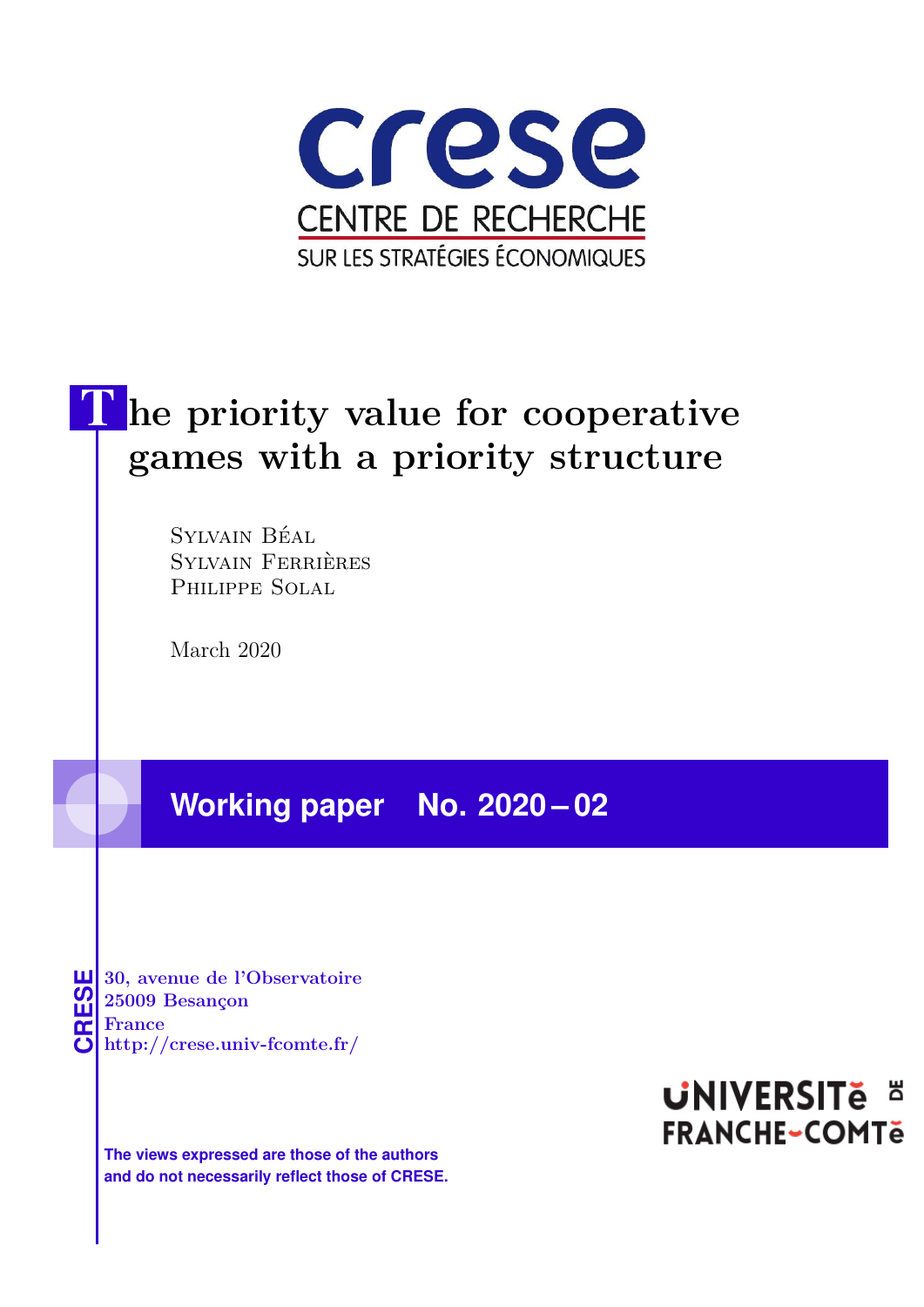### The Priority Value for Cooperative Games with a Priority Structure

Sylvain Béal<sup>a,\*</sup>, Sylvain Ferrières<sup>b</sup>, Philippe Solal<sup>b</sup>

 ${}^a$ CRESE EA3190, Univ. Bourgogne-Franche-Comté, F-25000 Besançon, France  $b$ Université de Saint-Etienne, CNRS UMR 5824 GATE Lyon Saint-Etienne, France

#### Abstract

We study cooperative games with a priority structure modeled by a poset on the agent set. We introduce the Priority value, which splits the Harsanyi dividend of each coalition among the set of its priority agents, i.e. the members of the coalition over which no other coalition member has priority. This allocation shares many desirable properties with the classical Shapley value: it is efficient, additive and satisfies the null agent axiom, which assigns a null payoff to any agent with null contributions to coalitions. We provide two axiomatic characterizations of the Priority value which invoke both classical axioms and new axioms describing various effects that the priority structure can impose on the payoff allocation. Applications to queueing and bankruptcy problems are discussed.

Keywords: Priority structure, Shapley value, Priority value, necessary agent, Harsanyi solution, queueing problems, bankruptcy problems.

JEL code: C71

#### 1. Introduction

The theory of cooperative games is a remarkable set of tools to analyze many problems of resource allocation resulting from the cooperation of several agents. Among the numerous allocation rules proposed in this literature, the Shapley value (Shapley, 1953) is by far the most studied and applied(see Algaba et al., 2019, for instance). The Shapley value allocates to each agent an average of its contributions to the coalitions of agents. Equivalently, the Shapley value can be described as the allocation rule which splits equally the so-called Harsanyi dividend (Harsanyi, 1959) of each coalition among its members.

In this classical model, it is assumed that the agents only differ with respect to their ability to contribute to the worths of the coalitions. However, there are many situations in which the allocation of resources can also be influenced by economical, hierarchical or communicational structures between the agents. Such structures can impose communicational constraints modeled by a graph

<sup>˚</sup>Corresponding author. This research has benefited from the financial support of IDEXLYON from Universit´e de Lyon (project INDEPTH) within the Programme Investissements d'Avenir (ANR-16-IDEX-0005) and "Mathématiques de la décision pour l'ingénierie physique et sociale" (MODMAD).

Email addresses: sylvain.beal@univ-fcomte.fr (Sylvain Béal), sylvain.ferrieres@univ-st-etienne.fr (Sylvain Ferrières), philippe.solal@univ-st-etienne.fr (Philippe Solal)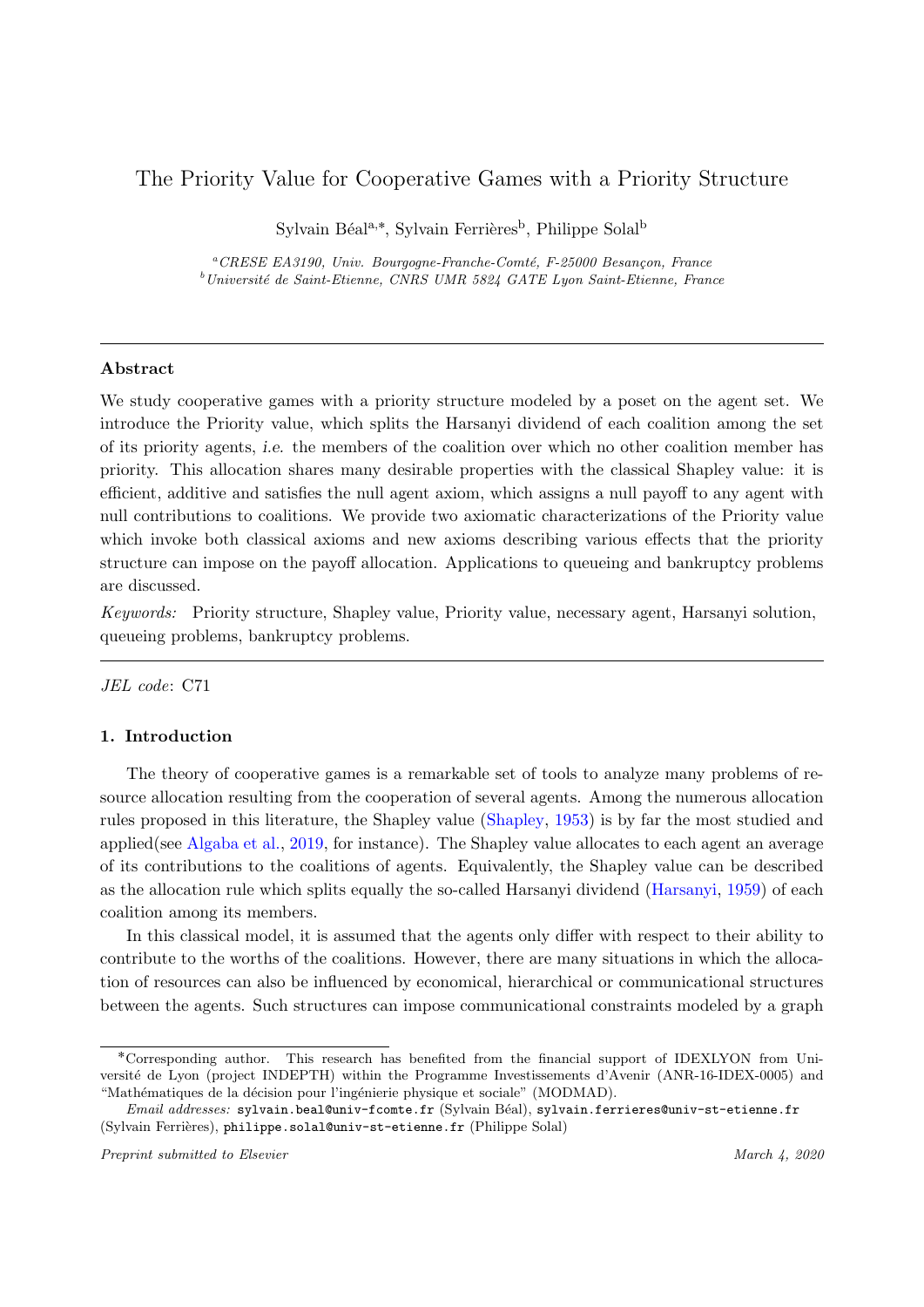in Myerson (1977), coalitional constraints modeled by a partition in Aumann and Dreze (1974) and Owen (1977) or hierarchical constraints modeled by a permission structure in Gilles et al. (1992). In all these approaches, the Shapley value is adapted to account for the position of the agents in the associated structure.

In this article, we enrich the classical model of cooperative games by a priority structure. The aim of this structure is to reflect the fact that some agents may have priority over other agents in the allocation process. There are natural examples in which a priority structure is relevant. For instance, in the context of bankruptcy problems, Thomson (2003) argues that "some claims (for instance, secured claims) have higher priority than others (such as unsecured claims).". He insists that "the objective would be to give priority to agents who have risked relatively greater amounts." (see also Flores-Szwagrzak et al., 2019). When selling tickets to sporting events such as Roland Garros, licensees often have priority over other buyers. Allocating the research budget of a university also systematically gives priority to certain projects rather than others. In private procurement auctions, a buyer may give priority to an incumbent supplier through the Rightof-First-Refusal: the incumbent supplier can win the auction by simply matching the best offer made by its rivals (Brisset et al., 2015). Mitchell (2001) explains that such a preemptive right can also exist in real estate, corporate securities, franchise agreements, oil and gas leases, employment contracts, among others. In the well-known "school choice" problem, each school has a priority order over the students (Bu, 2014). Finally, the allocation of resources in cloud computing often necessitates to determine priority among the user requests (Ghanbaria and Othman, 2012).

We model the priority structure by a partially ordered set (poset)  $\geq$  on the set of participating agents: an agent i has priority over an agent j if  $i \ge j$ . The objective is then to design an allocation rule which takes into account both the economic possibilities resulting from the cooperation of the agents and modeled by a cooperative game with transferable utility and the priority structure given by this poset. From a mathematical point of view, our model is identical to the acyclic permission structures introduced in Gilles et al. (1992) and the structures modeling precedence constraints introduced in Faigle and Kern (1992), even if these structures are sometimes defined by means of digraphs. These two models have been extensively studied in the literature (van den Brink, 2017; Algaba et al., 2017, survey some results) and have in common that the associated structure imposes some restriction on the formation of coalitions or on the subset of coalitions to which an allocation rule is sensitive. In van den Brink and Gilles (1996), van den Brink (1997) and van den Brink and Dietz (2014), the so-called conjunctive, disjunctive and local permission values are computed as the Shapley value of a restricted game in which only the "feasible" part of a coalition is productive, where the "feasible" part is the largest subset of the coalition that contains all the hierarchical superiors deemed necessary for the worth generation (these vary depending on the model: conjunctive, disjunctive or local). In the Shapley value for games with precedence constraints studied by Faigle and Kern (1992), the principle of the marginal vectors underlying the classical Shapley value is restricted to those orderings in which each agent must appear after its hierarchical superiors, preventing de facto the formation of some coalitions.

In this article, we adopt a completely new point of view which does not reduce our contribution to a simple reinterpretation of the poset in terms of priority. More specifically, we consider that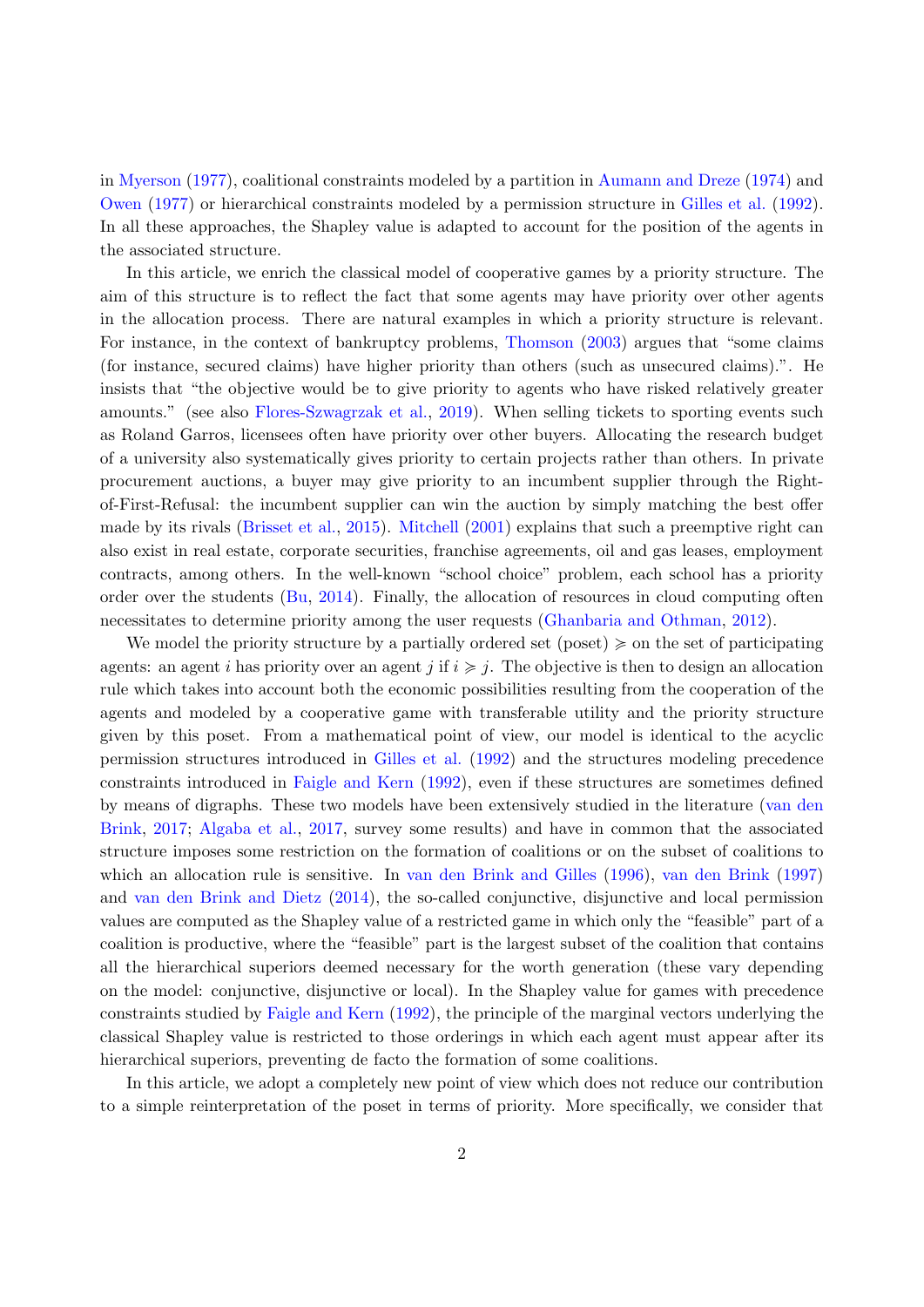the priority structure has no impact on the formation of coalitions as in Faigle and Kern (1992) or on the result that these coalitions can produce as in Gilles et al. (1992). This important feature of our model is consistent with the aforementioned applications: in a bankruptcy problem, it makes little sense to prevent a coalition from forming on the grounds that a creditor has priority over its members or to prevent some of its members from being productive simply because other agents have priority over them. Obviously, the priority structure should influence the allocation of the results of cooperation between agents. In order to stay as close as possible to the spirit of the Shapley value, we introduce the Priority value, which shares the Harsanyi dividend of each coalition equally among the subset of its members over whom no other agent in the coalition has priority. As the Shapley value, the Priority value can be written as an Harsanyi solution, unlike the conjunctive, disjunctive and local permission values. As a consequence, a difference between of the Priority value and these allocation rules is that it satisfies the Null agent axiom: an agent with null contribution to coalitions receives a null payoff. This means that unproductive agents should not be rewarded even if they have priority over the other agents or, equivalently, that the productivities take over the priorities. The Shapley value for games with precedence constraints satisfies the null agent axiom, but an advantage of the Priority value over this value is that it is sensitive to the worth of all coalitions: if the result of the cooperation between any coalition of agents increases, then some of its members should be better off while some of the members of the complementary coalition should be worse off.

We conduct an axiomatic study on the class of cooperative games with a priority structure whose purpose is to provide two characterizations of the Priority value. This analysis invokes classical axioms as well as new axioms. Classical axioms are Efficiency (the sum of distributed payoffs equals the worth of the grand coalition), the already mentioned Null agent axiom, the Null game axiom (if all worths are null, then everyone gets a null payoff), Additivity (the sum of payoffs in two games equals the payoffs in the sum of the two games) and the Null agent out axiom (removing null agents does not alter the payoffs of the remaining agents) adapted from Derks and Haller (1999) to our framework in the most natural way. The new axioms describe how the priority structure can affect the agents' payoffs. Two of them rely on necessary agents, a specific type of agents often used in the design of axioms, particularly for games with a permission structure (see B´eal and Navarro, 2020, for a list of references). An agent is necessary if the worth of any coalition without it is equal to zero. The first new axiom imposes that two necessary agents get the same payoff if the set of agents with priority over each of them is the same (A1). The rationale is that two necessary agents are also equals. Hence axiom (A1) deals with two agents that cannot be distinguished by their contributions and which are also indistinguishable from the point of view of the agents having priority over each of them. The second axiom involving necessary agents requires that an agent receives a null payoff if a necessary agent has priority over it  $(A2)$ . This agent receives a null payoff since it is in a sense doubly blocked by the fact that there is another agent which both has priority over it and is necessary to any worth creation. The third new axiom is an invariance axiom which states that removing any agent does not alter the payoffs of the agents over which it has priority (A3). The explanation of this axiom is that removing any agent  $j$  which has priority over an agent i has a double effect: on the one hand, the situation of agent's i improves since it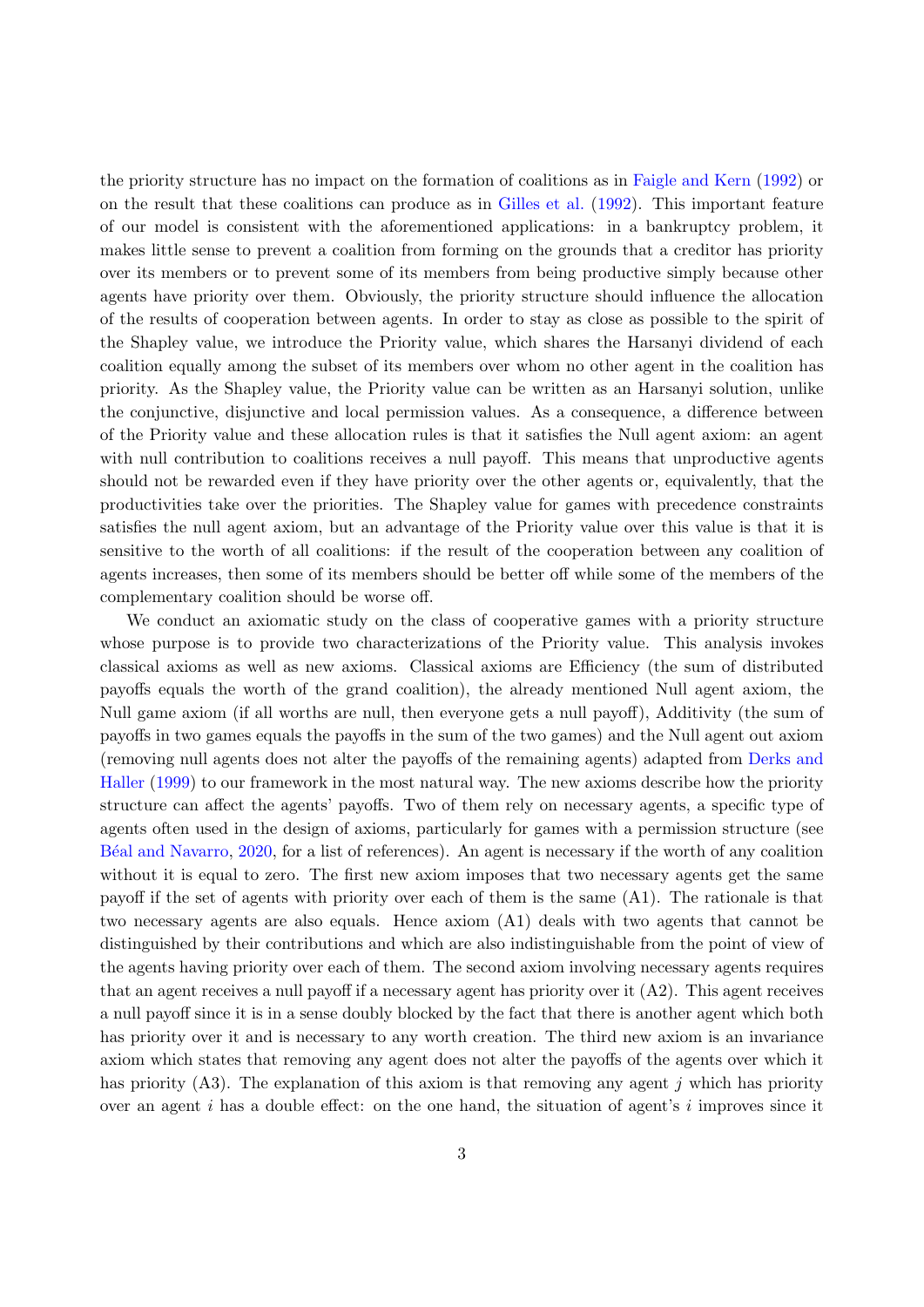has fewer agents having priority over it but, on the other hand, i's situation is also deteriorating because agent j takes with it some possibilities of cooperation. Axiom  $(A3)$  requires that these effects neutralize each other. The fourth and final new axiom is another invariance axiom. If an agent and all the agents who have priority over it are null and if a new priority is created for this agent over another agent, then all payoffs are unchanged (A4). An interpretation of this axiom is that an agent does not care that a group of unproductive agents take priority over it, and that this local modification of the priority structure should not impact the other agents. In a sense here, the absence of productivity takes precedence over priorities.

The results are as follows. The combination of Efficiency, Additivity A3 and A4 implies the Null agent axiom (Proposition 1). The combination of the Null game axiom and A3 implies A2 and the combination of the Null agent out axiom and Efficiency implies A4 (Proposition 3). We also show that the Priority value is the unique allocation rule satisfying Efficiency, Additivity, A1, A3 and A4 (Proposition 2). Our second characterization of the Priority value invokes Efficiency, Additivity, the Null agent out axiom, A1 and A2 (Proposition 4). The last part of the article is devoted to a comparison between the Priority value and other allocation rules and to two applications to queueing and bankruptcy problems. In a queueing problem where agents are also associated with a priority structure, the Priority value applied to the queueing game suggested by Maniquet (2003) is natural and can be interpreted, if the priority structure is linear, as a gradual regime change from the optimal queue to the priority ordering. Moreover, the Priority value of a natural bankruptcy game constructed from a linear priority structure belongs to the family of priority rules characterized by Moulin (2000): the individual claims are satisfied sequentially according to the priority ordering of the agents until the estate is exhausted; the remaining agents getting nothing.

The plan of the article is the following. Section 2 provides definitions. Section 3 introduces and motivates the axioms. Section 4 presents and proves the main results. The comparison between the Priority value and other allocation rules is provided in section 5. Section 6 discusses two applications. Section 7 concludes.

#### 2. Basic definitions and notation

#### 2.1. Cooperative games with transferable utility and the Harsanyi solutions

A situation in which a finite set of agents can generate certain monetary payoffs by agreeing to cooperate can be described by a cooperative game with transferable utility (or simply a TU-game). A **TU-game** is a pair  $(N, v)$  where  $N \subseteq \mathbb{N}$  is a finite set of  $n \in \mathbb{N}$  agents, and  $v : 2^N \longrightarrow \mathbb{R}$  is a coalition function on N such that  $v(\emptyset) = 0$ . A subset S of N is a **coalition** and  $v(S) \in \mathbb{R}$  is the worth that the members of  $S$  can obtain when they agree to cooperate. In the sequel, the singleton  $\{i\}$  is denoted by i, and, for any non-empty coalition S, we will often use notation s to denote its cardinality |S|.

The **subgame**  $(S, v^S)$  of  $(N, v)$  induced by coalition  $S \neq \emptyset$  is such that  $v^S$  is the restriction of v to  $2^S$ . When there is no risk of confusion,  $(S, v^S)$  will be denoted by  $(S, v)$ .

An agent  $i \in N$  is a null agent in  $(N, v)$  if, for each  $S \subseteq N$  such that  $S \ni i$ ,  $v(S) = v(S\setminus i)$ . Two distinct agents i and j in N are **equal agents** in  $(N, v)$  if, for each  $S \subseteq N\{i, j\}$ , it holds that  $v(S \cup i) = v(S \cup j)$ . An agent *i* is a **necessary agent** (sometimes called veto agent) in  $(N, v)$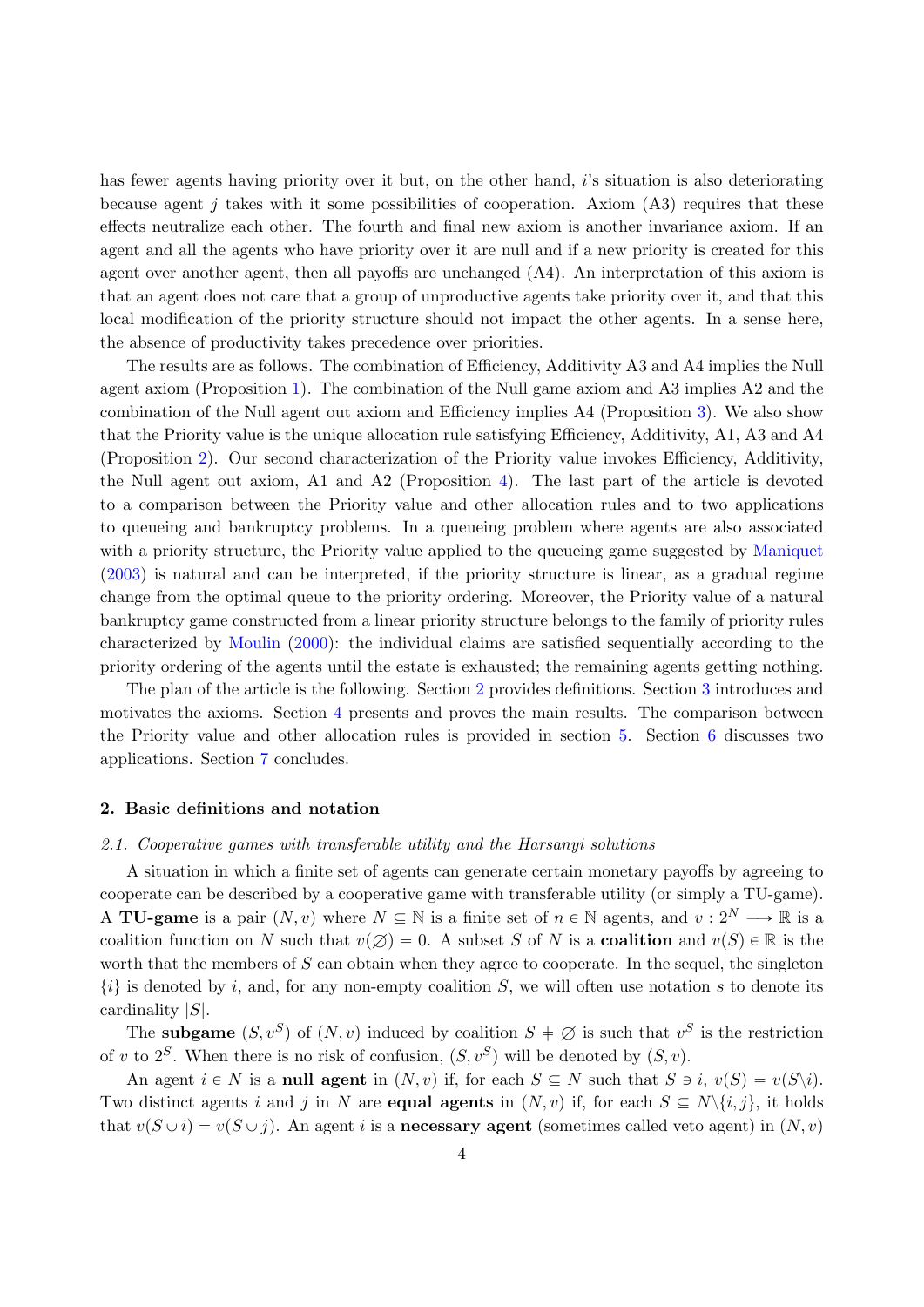if, for each  $S \subseteq N \backslash i$ ,  $v(S) = 0$ . If two distinct agents i and j are necessary in  $(N, v)$ , then they are indeed equal agents because  $v(S \cup i) = v(S \cup j) = 0$  for each  $S \subseteq N \setminus \{i, j\}.$ 

For two TU-games  $(N, v)$  and  $(N, w)$  defined on the same agent set N and for each  $c \in \mathbb{R}$ , the TU-games  $(N, v+w)$  and  $(N, cv)$  are defined as follows: for each  $S \subseteq N$ ,  $(v+w)(S) = v(S) + w(S)$ , and  $(cv)(S) = cv(S)$ . The null TU-game on N is the TU-game  $(N, 0)$  such that  $0(S) = 0$ whatever  $S \subseteq N$ . A TU-game is **monotone** if  $v(S) \geq v(T)$  whenever  $S \supseteq T$ . For each nonempty coalition  $S \subseteq N$ , the **unanimity TU-game** induced by S is the TU-game  $(N, u<sub>S</sub>)$  defined as:  $u_S(T) = 1$  if  $T \supseteq S$ , and  $u_S(T) = 0$  otherwise. Each unanimity TU-game is monotone. It is well-known that any TU-game  $(N, v)$  admits a unique linear decomposition in terms of unanimity TU-games:

$$
v = \sum_{\emptyset \subsetneq S \subseteq N} \Delta_S(v) u_S,\tag{1}
$$

where each coordinate  $\Delta_S(v) \in \mathbb{R}$  is called the **Harsanyi dividend** (Harsanyi, 1959) of S in  $(N, v)$ , and is computed from the following recursive formula:

$$
\Delta_S(v) = v(S) - \sum_{T \subsetneq S} \Delta_T(v).
$$

Therefore, the dividend of a singleton is the worth of that singleton, and the dividends of all other coalitions represent the additional contribution that such a coalition earns more than the sum of the dividends of all its subcoalitions. These dividends can thus be seen as the inner contribution of cooperation.

Remark 1. From the above recursive formula, the following properties hold:

- 1. if i is a null agent in  $(N, v)$ , then  $\Delta_S(v) = 0$  whenever  $S \ni i$ ;
- 2. if i is a necessary agent in  $(N, v)$ , then  $\Delta_S(v) = 0$  whenever  $i \in N \backslash S$ ;
- 3. given a TU-game  $(N, v)$  and its subgame  $(S, v^S)$ , each Harsanyi dividend  $\Delta_T (v^S)$  in  $(S, v^S)$ coincides with the Harsanyi dividend  $\Delta_T(v)$  in  $(N, v)$  for each  $T \subseteq S, T \neq \emptyset$ .

Pick any finite and nonempty set of agents  $N' \subseteq \mathbb{N}$ . Denote by  $G_{N'}$  the set of all TU-games  $(N, v)$  where N is a nonempty subset of N' and v is a coalition function  $v : 2^N \longrightarrow \mathbb{R}$ . A **payoff** vector for a TU-game  $(N, v)$  is a vector  $x = (x_i)_{i \in N}$  assigning a payoff  $x_i \in \mathbb{R}$  to each agent *i*. An allocation rule on  $G_{N'}$  is a function f that assigns a payoff vector  $f(N, v) \in \mathbb{R}^N$  to any  $(N, v) \in G_{N'}$ .

The class of allocation rules proposed by Vasil'ev (1978), Hammer et al. (1977) and studied by Derks et al. (2000), and more recently by Besner (2019), distributes the Harsanyi dividends through a sharing system. A **sharing system** on the agent set N' is a system  $p = (p^S)_{S \subseteq N', S \neq \emptyset}$ , where  $p^S$  is a vector of real numbers  $(p_i^S)_{i \in S}$  assigning a nonnegative share  $p_i^S \geq 0$  to each  $i \in S$ where  $p^2$  is a vector of real numbers  $(p_i^2)_{i \in S}$  assigning a nonnegative share  $p_i^2 \ge 0$  to each  $i \in S$ <br>and such that  $\sum_{i \in S} p_i^S = 1$ . Given a sharing system p, the **Harsanyi solution**  $h^p$  on  $G_{N'}$  is the allocation rule that assigns to each agent in a TU-game  $(N, v) \in G_{N'}$  a payoff equal to the sum, over all coalitions S containing i, of the share  $p_i^S \Delta_S(v)$  of agent i in the Harsanyi dividend of coalition S. Formally,

$$
\forall i \in N, \quad h_i^p(N, v) = \sum_{S \subseteq N: S \ni i} p_i^S \Delta_S(v).
$$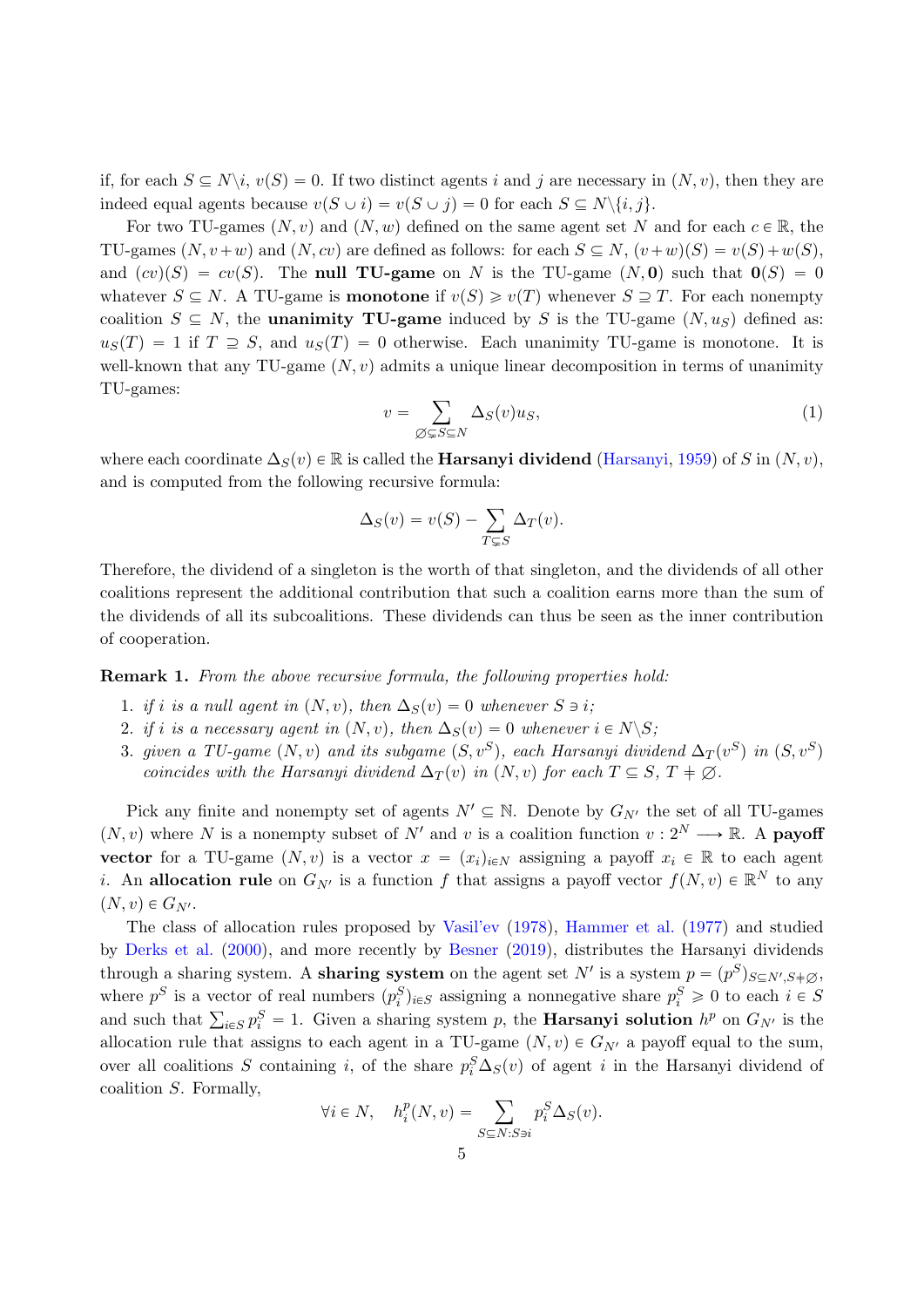One of the most famous Harsanyi solutions for TU-games is the Shapley value (Shapley, 1953) defined as the average, over all orderings on the agent set, of the marginal contribution vectors. More precisely, given an agent set N of size n, an ordering  $\sigma: N \longrightarrow \{1, \ldots, n\}$  is a bijective map assigning to each agent  $i \in N$  a rank  $\sigma(i) \in \{1, \ldots n\}$ . Such an ordering represents the situation where the agents enter in a room one by one according to  $\sigma$ . Let  $O(N)$  be the set of all orderings on N. Given an ordering  $\sigma \in O(N)$  of N and a TU-game  $(N, v) \in G_{N'}$ , one defines the corresponding marginal vector  $m^{\sigma}(N, v)$  as

$$
\forall i \in N, \quad m_i^{\sigma}(N, v) = v(\lbrace j \in N : \sigma(j) \leq \sigma(i) \rbrace) - v(\lbrace j \in N : \sigma(j) < \sigma(i) \rbrace).
$$

Thus  $m^{\sigma}$ , viewed as an allocation rule on  $G_{N'}$ , distributes to each agent its contribution to the coalition formed by its entrance according to the ordering  $\sigma \in O(N)$ .

The **Shapley value** is the allocation rule  $Sh$  defined as the average of all these marginal vectors:

$$
\forall i \in N, \quad \text{Sh}_i(N, v) = \frac{1}{n!} \sum_{\sigma \in O(N)} m_i^{\sigma}(N, v).
$$

It is well-known that the Shapley value is the Harsanyi solution which distributes equally the dividend of a coalition among its members, that is, the Shapley can also be written as:

$$
\forall i \in N, \quad \text{Sh}_i(N, v) = \sum_{S \subseteq N: S \ni i} \frac{\Delta_S(v)}{s}.
$$

#### 2.2. TU-games with a priority structure

A TU-game with a priority structure describes a situation where some agents in the TUgame have priority over some other agents. Formally, a **priority structure** on  $N$  is a **partially** ordered set, also called a poset,  $\geq$  on the agent set N. Recall that a poset  $(N, \geq)$  is a reflexive, antisymmetric and transitive binary relation. The relation  $i \geq j$  means that i has priority over j. The poset  $(N, \geq 0)$  containing no priority relations among pair of distinct agents is called the trivial poset. A poset  $(N, \geqslant)$  is a linear order if, for any pair of agents  $\{i, j\} \subseteq N$ , either  $i \geq j$  or  $j \geq i$ , that is, if  $(N, \geq)$  is complete. The poset  $(N, \geq')$  contains the poset  $(N, \geq)$  if for each  $i, j \in N$ ,  $i \geq j$  implies  $i \geq j$ . In this case, we say that  $(N, \geq')$  is an extension of the poset  $(N, \geq)$ . Furthermore, it is the **elementary extension** of  $(N, \geq)$  with respect to the pair of distinct agents  $\{i, j\} \subseteq N$  if it is the smallest extension of  $(N, \geqslant)$  such that  $i \geqslant j$ . Faigle and Kern (1992) and Gilles et al. (1992) also consider a poset to model precedence constraints and hierarchical constraints. We will come back later on the differences between our model and their model.

A poset  $(N, \geqslant)$  gives rise to the asymmetric binary relation  $(N, \geqslant): i > j$  if  $i \geqslant j$  and  $i \neq j$ . For an agent  $i \in N$ , define the **priority group on** i, denoted by  $\uparrow \geq i$ , as the set of agents having priority over i in  $(N, \geqslant)$ : (

$$
\uparrow_{\geqslant} i = \{ j \in N : j > i \},
$$

and the set of agents over whom i has priority in  $(N, \geq)$  as

$$
\downarrow \geq i = \{ j \in N : i > j \}.
$$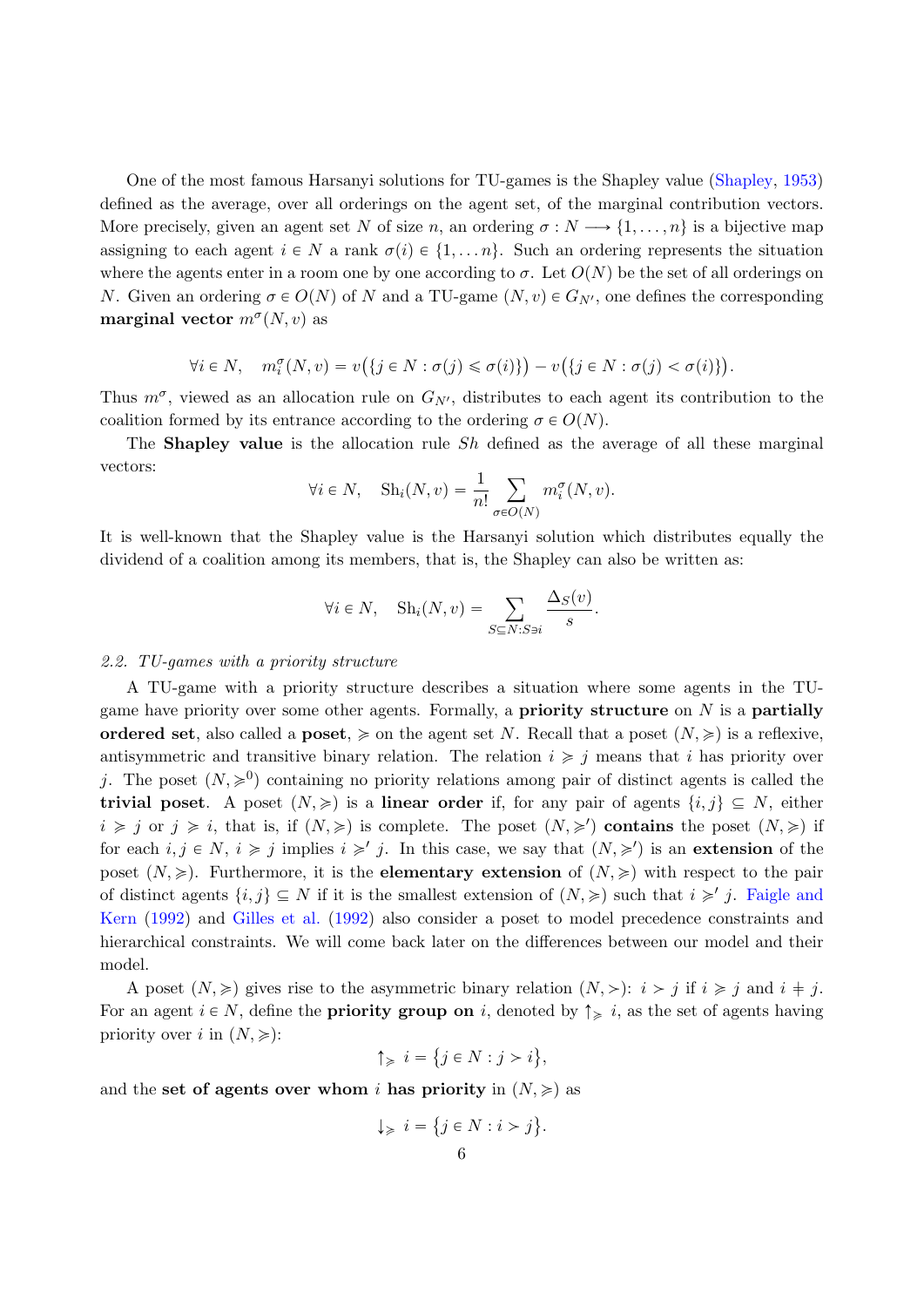Two distinct agents i and j are **incomparable** in  $(N, \geqslant)$  if neither  $i \geqslant j$  nor  $j \geqslant i$ . For each nonempty coalition S, the **subposet**  $(S, \geq S)$  of  $(N, \geq)$  induced by S is defined as follows: for each  $i \in S$  and  $j \in S$ ,  $i \geqslant S$  if  $i \geqslant j$ . We will also use the notation  $(S, \geqslant)$  instead of  $(S, \geqslant^S)$ . An agent i is a **priority agent** in  $(S, \geq)$  if, for  $j \in S$ , the relation  $j \geq i$  implies  $i = j$ . Denote by  $M(S, \geq)$  the nonempty subset of priority agents in  $(S, \geqslant)$ . Denote by  $P_{N'}$  the set of all posets  $(N, \geqslant)$ , where N is a nonempty subset of a finite set of agents  $N' \subseteq \mathbb{N}$  and  $\geq$  is a poset on N.

**Example 1.** Consider the Hasse diagram of the poset  $(N, \geq)$ , where  $N = \{6, \ldots, 10\}$ , represented in Figure 1. For instance,  $\uparrow \geq 9 = \{6, 7, 8\}$  and  $\downarrow \geq 9 = \emptyset$ , and agent 9 and agent 10 are incomparable with respect to  $(N, \geqslant)$ . Consider the subposet  $(S, \geqslant)$  induced by  $S = \{7, 8, 9\}$ . Then,  $M(S, \geqslant) = \{7, 8\}$  whereas  $M(N, \geqslant) = \{6\}.$ 



Figure 1: Hasse diagram of the priority structure  $(N, \geqslant)$ .

Given a finite and nonempty set of agents  $N' \subseteq \mathbb{N}$  and a nonempty coalition  $N \subseteq N'$ , the triple  $(N, v, \geq)$  where  $(N, v) \in G_{N'}$  and  $(N, \geq) \in P_{N'}$  is called a **TU-game with a priority structure** on N. Denote by  $GP_{N'}$  the class of TU-games with a priority structure that we can construct from  $G_{N'}$  and  $P_{N'}$ . In this article, we consider Harsanyi solutions on  $GP_{N'}$ . The main difference with the Harsanyi solutions on  $G_{N'}$  is that the sharing system depends on the priority structure. That is, the priority structure may affect the distribution of the dividends among the agents. Given a priority structure  $(N', \geqslant)$ , the sharing system  $p = (p^{(S,\geqslant)})_{\substack{S \subseteq N', S \neq \emptyset \\ S \subseteq S, S}}$  is such that  $p^{(S,\geqslant)}$  is a vector of real numbers  $(p_i^{(S,\ge)})$  $\binom{(S,\geq)}{i}$ <sub>i</sub> estigning a nonnegative share  $p_i^{(S,\geq)} \geq 0$  to each  $i \in S$  in the subposet  $p_i$   $p_i$   $p_i$   $p_i$   $p_i$   $p_i$  and  $\sum_{i \in S} p_i^{(S,\geqslant)} = 1$ . That is, the Harsanyi solution  $h^p$  on  $GP_{N'}$  with respect to the sharing system  $p$  is given by:

$$
\forall i \in N, \quad h_i^p(N, v, \geqslant) = \sum_{S \subseteq N: S \ni i} p_i^{(S, \geqslant)} \Delta_S(v)
$$
\n
$$
(2)
$$

#### 3. Axioms for allocation rules on games with a priority structure

First, we list a set of axioms for an allocation rule for TU-games on a priority structure, that are straightforward generalizations of axioms for allocation rules on TU-games. Consider an allocation rule f on  $GP_{N'}$ .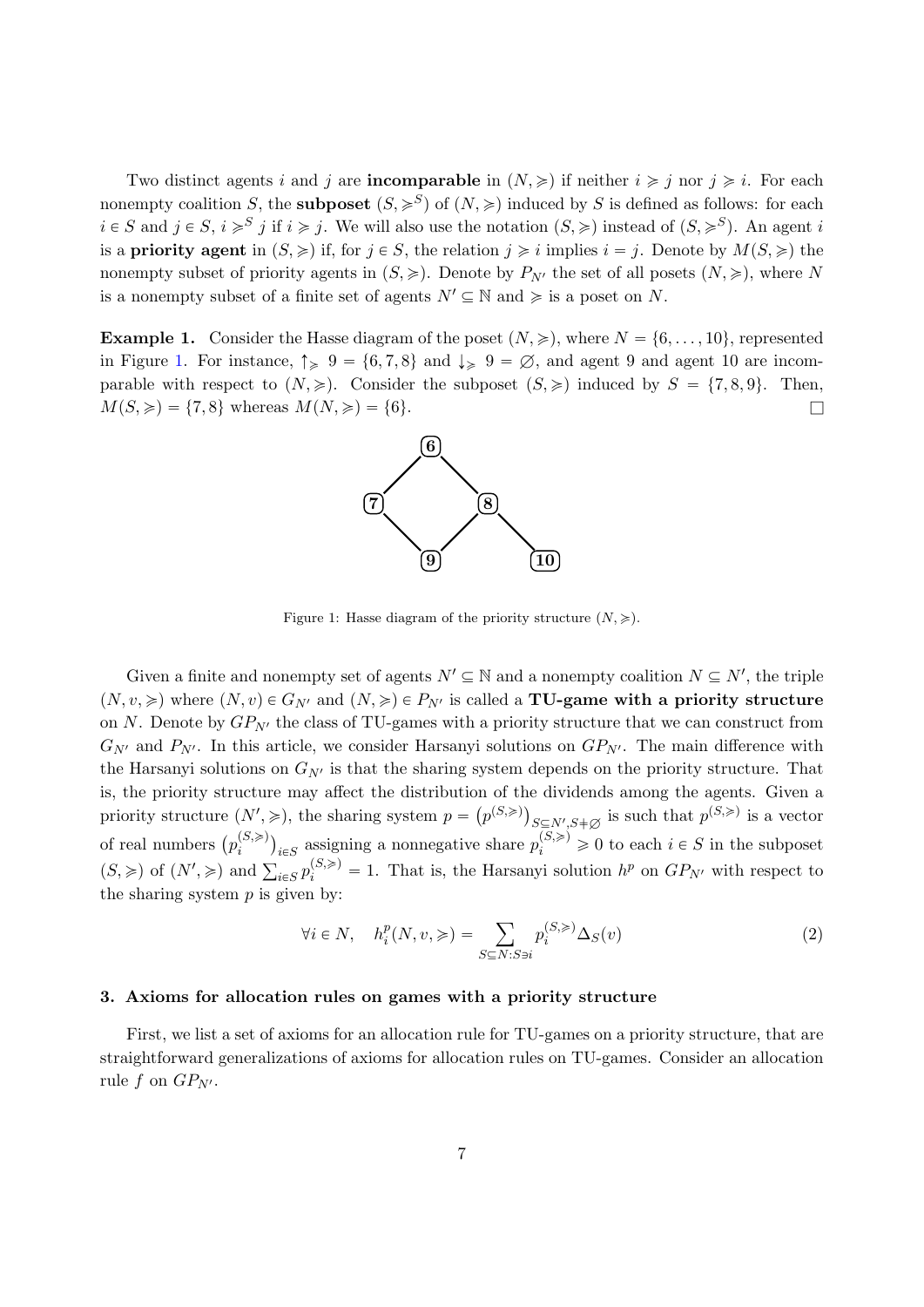**Efficiency (E)**. For each  $(N, v, \geq) \in GP_{N'}$ , it holds that:

$$
\sum_{i \in N} f_i(N, v, \geqslant) = v(N).
$$

**Null agent axiom (N).** For each  $(N, v, \geq) \in GP_{N'}$ , and each null agent  $i \in N$  in  $(N, v)$ , it holds that:

$$
f_i(N, v, \geqslant) = 0.
$$

Equal treatment of equals (ET). For each  $(N, v, \geqslant) \in GP_{N'}$ , each pair  $\{i, j\} \subseteq N$  of distinct equal agents in  $(N, v)$ , it holds that:

$$
f_i(N, v, \geqslant) = f_j(N, v, \geqslant).
$$

**Null game axiom (NG).** For each  $(N, 0, \geq) \in GP_{N'}$ , it holds that:

$$
f(N, \mathbf{0}, \geqslant) = (0, \ldots, 0).
$$

**Additivity (A).** For each  $(N, v, \geqslant)$  and each  $(N, w, \geqslant) \in GP_{N'}$ , it holds that:

$$
f(N, v + w, \geqslant) = f(N, v, \geqslant) + f(N, w, \geqslant).
$$

**Null agent out axiom (NAO).** For each  $(N, v, \geqslant) \in GP_{N'}$ , each null agent  $j \in N$  in  $(N, v)$ , it holds that:

$$
\forall i \in N \setminus j, \quad f_i(N, v, \geqslant) = f_i(N \setminus j, v, \geqslant).
$$

It is well-known that Efficiency Additivity, the Null agent axiom and Equal treatment of equals characterize the Shapley value (Shapley, 1953; Shubik, 1962). Additivity implies the Null game axiom, and the combination of Efficiency and Null agent out axiom implies the Null agent axiom. Each Harsanyi solution satisfies Additivity, Efficiency and the Null agent out axiom. Finally, note that the above axioms are independent of the priority structure. Below, we introduce new axioms which take into account the priority structure. The first axiom is a weak version of Equal treatment of equals. It imposes that two necessary agents with the same priority group on them are treated equally, no matter over which set of agents they have priority.

Equal treatment for necessary agents with equal priority group (A1). For each  $p(N, v, \geqslant) \in GP_{N'}$  and each pair  $\{i, j\} \subseteq N$  of distinct necessary agents in  $(N, v)$  such that  $\uparrow \geqslant i = \uparrow \geqslant j$ , it holds that:

$$
f_i(N, v, \geqslant) = f_j(N, v, \geqslant).
$$

Because two necessary agents with the same priority group on them are equal agents, Equal treatment of equals implies Equal treatment for necessary agents with equal priority, while the converse does not hold. The second new axiom indicates that if a necessary agent has priority over another agent, then the later obtains a null payoff.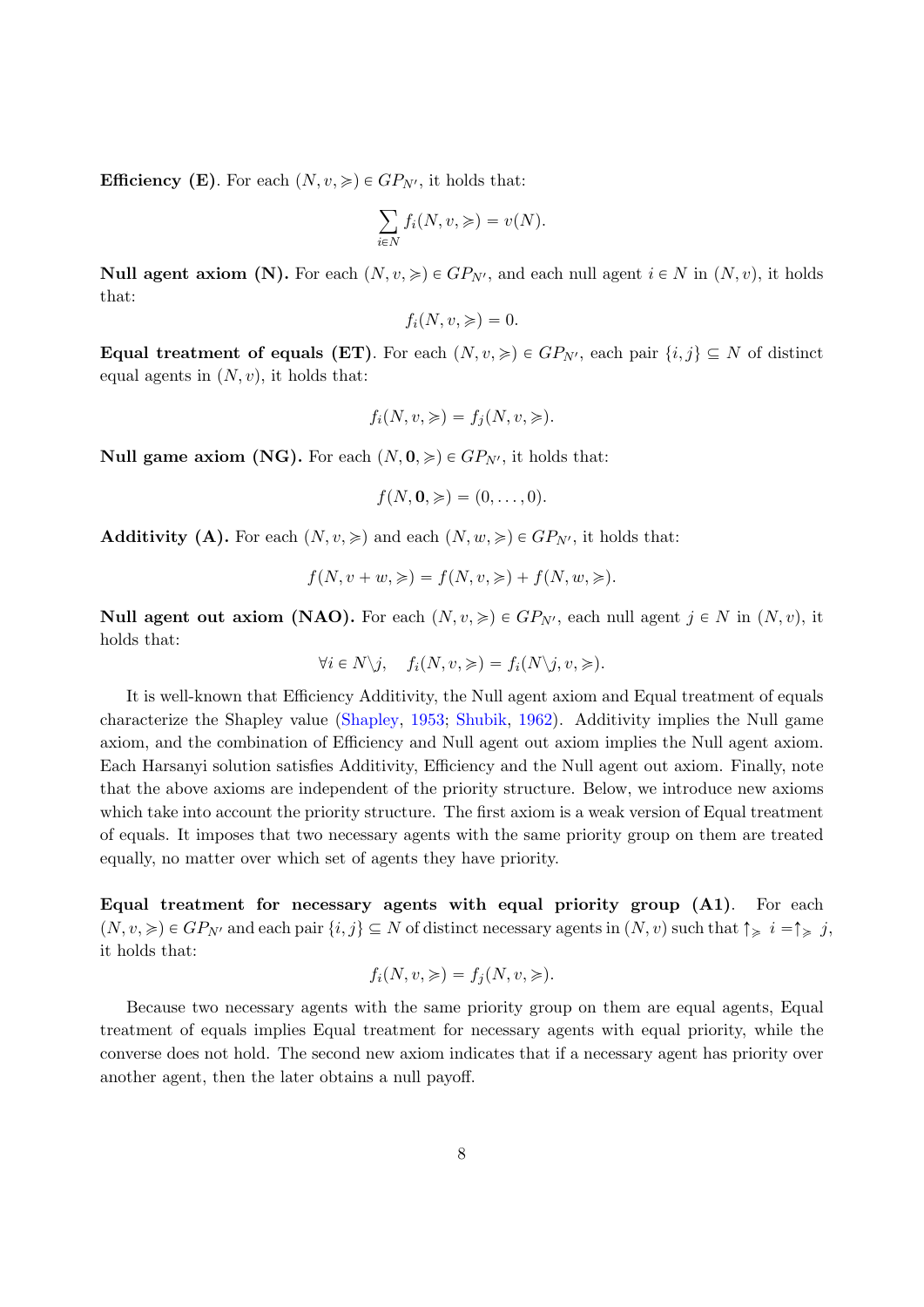Necessary and priority agent axiom (A2). For each  $(N, v, \geqslant) \in GP_{N'}$  and each necessary agent *j* in  $(N, v)$ , it holds that:

$$
\forall i \in \downarrow \geq j, \quad f_i(N, v, \geqslant) = 0.
$$

The rationale behind this axiom is that the payoff possibilities for an agent  $i \in \downarrow$  is in a doubly blocked by the fact that agent j both has priority over it and is necessary to any worth creation. In this case, nothing accrues to agent  $i$ . The third new axiom expresses in another way the fact that one agent has priority over another agent. It states that removing an agent, necessary or not, does not affect the payoffs of the agents over which it has priority.

**Priority agent out (A3).** For each  $(N, v, \geqslant) \in GP_{N'}$  and each agent  $j \in N$ , it holds that:

$$
\forall i \in \downarrow \geq j \quad f_i(N, v, \geqslant) = f_i(N \setminus j, v, \geqslant).
$$

For the last axiom, we need a definition. Given a poset  $(N, \geq)$  and two distinct agents  $i, j \in N$ such that  $j \in N \setminus \uparrow \geq i$ , define the poset  $(N, \geq i \rightarrow j)$  as follows:

$$
\forall \ell, m \in N, \quad \ell \geq i \to j \text{ } m \colon \Longleftrightarrow \begin{cases} (a) & \ell \in i \cup (\uparrow \geq i) \text{ and } m \in j \cup (\downarrow \geq j), \\ (b) & \ell \geq m \text{ otherwise.} \end{cases} \tag{3}
$$

Note that the poset  $(N, \geq, \geq, \rightarrow)$  is the **elementary extension** of  $(N, \geq)$  with respect to the pair of agents  $\{i, j\}.$ 

**Remark 2.** Note that  $(N, \geq_{i\rightarrow j}) = (N, \geq)$  whenever  $i \geq j$ . Furthermore, for  $m \in (i \cup \uparrow \geq i)$  and  $\ell \in (j \cup \downarrow \geq j)$ , it cannot be the case that  $\ell \geq m$ , otherwise  $j \geq i$  which contradicts the assumption  $j \in N \backslash \uparrow \geq i$ .

Next, the binary relation  $(N, \geqslant_{i\to j})$  is indeed a poset such that  $\geqslant_{i\to j}$  contains  $\geqslant$ . First, by construction  $(N, \geqslant_{i\to i})$  inherits reflexivity from  $(N, \geqslant)$ . Regarding antisymmetry, note that j  $\in$  $N\setminus \uparrow \geq i$  implies

$$
(i \cup (\uparrow_{\geq i})) \cap (j \cup (\downarrow_{\geq i})) = \varnothing.
$$

Assume  $m \geq i \to j \ell$  and  $\ell \geq i \to j \ell$ . It cannot be the case that  $m \geq i \to j \ell$  from (a). Otherwise,  $m \in (i \cup \uparrow \geq i), \ell \in (j \cup \downarrow \geq j), \text{ and } m \notin (j \cup \downarrow \geq j), \text{ force } \ell \geq m \text{ from } (b), \text{ which is impossible as}$ noticed above. For a similar reason, it cannot be the case that  $\ell \geq i \to j$  m from (a). Thus,  $m \geq i \to j$   $\ell$ and  $\ell \geq i \to j$  m occur from (b), that is,  $m \geq \ell$  and  $\ell \geq m$ , and so  $\ell = m$  by antisymmetry of  $(N, \geq)$ . Regarding transitivity, assume that  $k \geq i \to i$  and  $\ell \geq i \to j$  m. We have three cases: if  $k \geq \ell$  and  $\ell \geq m$  from (b), then  $k \geq m$  by transitivity of  $(N, \geq)$ , and so  $k \geq_{i \to j} m$  as desired; if  $k \in (i \cup \uparrow \geq i)$ and  $\ell \in (j \cup \downarrow_{\geq j})$ , then, by  $(b) \ell \geq m$  so that  $m \in (j \cup \downarrow_{\geq j})$ ; and, by  $(a)$ ,  $k \geq i \rightarrow j$  m as desired; if  $k \geq \ell$  from (b),  $\ell \in (i \cup \uparrow_{\geq} i)$  and  $m \in (j \cup \downarrow_{\geq} j)$ , the same reasoning applies because  $k \in (i \cup \uparrow_{\geq} i)$ .

The last axiom indicates that adding a priority relation between two incomparable agents i and j, in the sense that i has now priority over j, does not affect the agents' payoffs, including j, if agent  $i$  and the agents in the priority group on  $i$  are null agents. This means that an agent does not care that a group of unproductive agents take priority over it, and that this local modification of the priority structure should not impact the other agents. In a sense here, the absence of productivity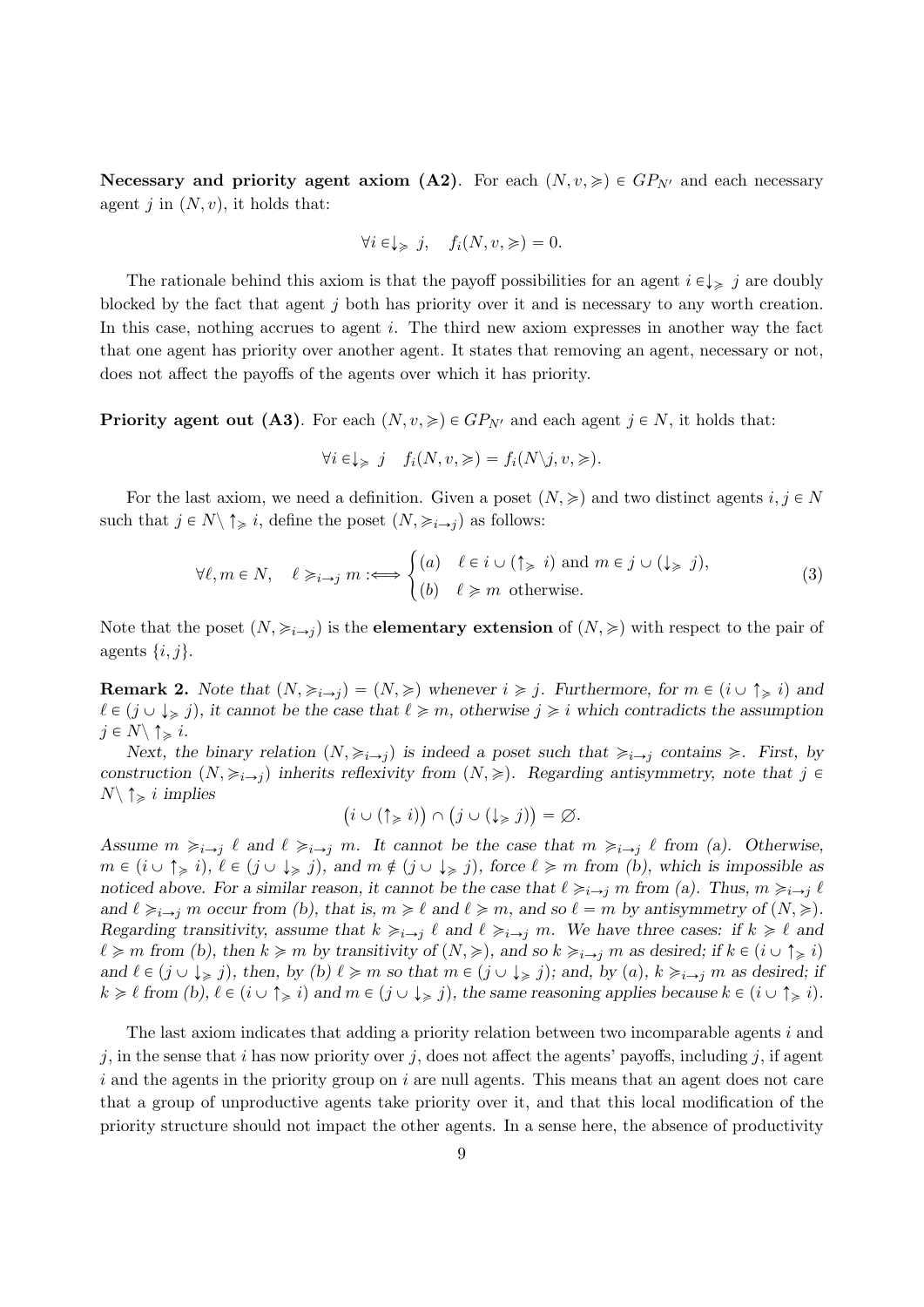takes precedence over priorities.

Invariance to unproductive priority extension (A4). For each  $(N, v, \geq) \in GP_{N'}$  and each pair of incomparable agents  $\{i, j\} \subseteq N$  such that i and each  $k \in \uparrow \geq i$  are null agents in  $(N, v)$ , it holds that:

$$
f(N, v, \geqslant) = f(N, v, \geqslant_{i \to j}).
$$

**Remark 3.** By Remark 2, if  $i \geq j$ , then  $(N, \geq i \rightarrow j)$  and  $(N, \geq j)$  coincide so that Invariance to unproductive priority extension applies trivially.

#### 4. Axiomatic study

Our first result states that the combination of Efficiency, Additivity, Invariance to deletion of superiors and Structural invariance for null agents implies the Null agent axiom. This result is a consequence of the following lemma.

**Lemma 1.** If an allocation rule f on  $GP_{N'}$  satisfies Efficiency (E), Null game (NG), Priority agent out  $(A3)$  and Invariance to unproductive priority extension  $(A4)$ , then, for each  $(N, cu_S, \geqslant) \in GP_{N'}$ , where  $c \in \mathbb{R}$  and  $S \subseteq N$ , it holds that:

$$
\forall i \in N \setminus S, \quad f_i(N, c u_S, \geqslant) = 0.
$$

Proof. Pick any allocation rule f as hypothesized, and consider the unanimity TU-game with a priority structure  $(N, u<sub>S</sub>, \geqslant) \in GP_{N'}$ . Note that each agent  $i \in N\backslash S$  are null agents in  $(N, cu<sub>S</sub>)$ , and that, for each agent  $j \in S$ ,  $(N\setminus j, c u_s) = (N\setminus j, 0)$ . We partition  $N\setminus S$  in two subsets in the following way: for  $i \in N \backslash S$ , either there exists  $j \in S$  such that  $j \geq i$ , and we write  $i \in \downarrow \geq$ S, or, for each  $j \in S$ , we have  $j \in N \setminus (\uparrow \geq i)$ . We prove the statement of Lemma 1 in three steps. In a first step, we extend the subposet  $(N\setminus (S\cup \downarrow_{\geq S}), \geq)$  of  $(N, \geq)$  to a linear order  $(N\setminus (S\cup \downarrow_{\geqslant} S), \geqslant')$  containing  $(N\setminus (S\cup \downarrow_{\geqslant} S), \geqslant)$ . Then, we define  $(N, \geqslant^{(1)})$  containing  $(N, \geqslant)$  and such that  $(N\setminus (S\cup \downarrow_{\geqslant} S), \geqslant^{(1)}) = (N\setminus (S\cup \downarrow_{\geqslant} S), \geqslant').$  In a second step, we construct a new poset  $(N, \geq 1)$  containing  $(N, \geq 1)$  through elementary extensions which connects the lowest priority agent in  $(N\setminus (S\cup \downarrow_{\geqslant} S), \geqslant^{(1)})$  to all priority agents of S. In this way, for each  $i \in N\setminus (S\cup \downarrow_{\geqslant} S)$ and each  $j \in M(S, \geqslant), i \geqslant^{(2)} j$ . Recall that  $M(S, \geqslant)$  stands for the set of priority agents in the subposet  $(S, \geq)$  of  $(N, \geq)$ . The constructions involved in these two steps are illustrated below in Example 2. In a third step, we conclude by using axioms  $(E)$ ,  $(NG)$ ,  $(A3)$  and  $(A4)$ .

**Step 1.** Consider the subposet  $(N\setminus (S\cup \downarrow_{\geq S}), \geq)$  of  $(N, \geq)$ . By the Szpilrajn extension theorem (Szpilrajn, 1930), there is a linear order  $(N \setminus (S \cup \downarrow_{\geq S}), \geq)$  containing  $(N \setminus (S \cup \downarrow_{\geq S}), \geq)$ . This extension only involves elementary extensions as in (3). Finally, define the poset  $(N, \geq 1)$  as, for each  $\ell, m \in N$ :

$$
\ell \geqslant^{(1)} m \implies \begin{cases} \ell \geqslant' m & \text{if } \ell, m \in N \setminus (S \cup \downarrow \geqslant S), \\ \ell \geqslant m & \text{if } \ell, m \in S \cup \downarrow \geqslant S, \\ \exists \ell' \in N \setminus (S \cup \downarrow \geqslant S) \text{ such that } & \text{if } \ell \in N \setminus (S \cup \downarrow \geqslant S) \text{ and } m \in S \cup \downarrow \geqslant S. \\ \ell' \geqslant m \text{ and } \ell \geqslant' \ell' & \text{if } \ell \in N \setminus (S \cup \downarrow \geqslant S) \text{ and } m \in S \cup \downarrow \geqslant S. \end{cases}
$$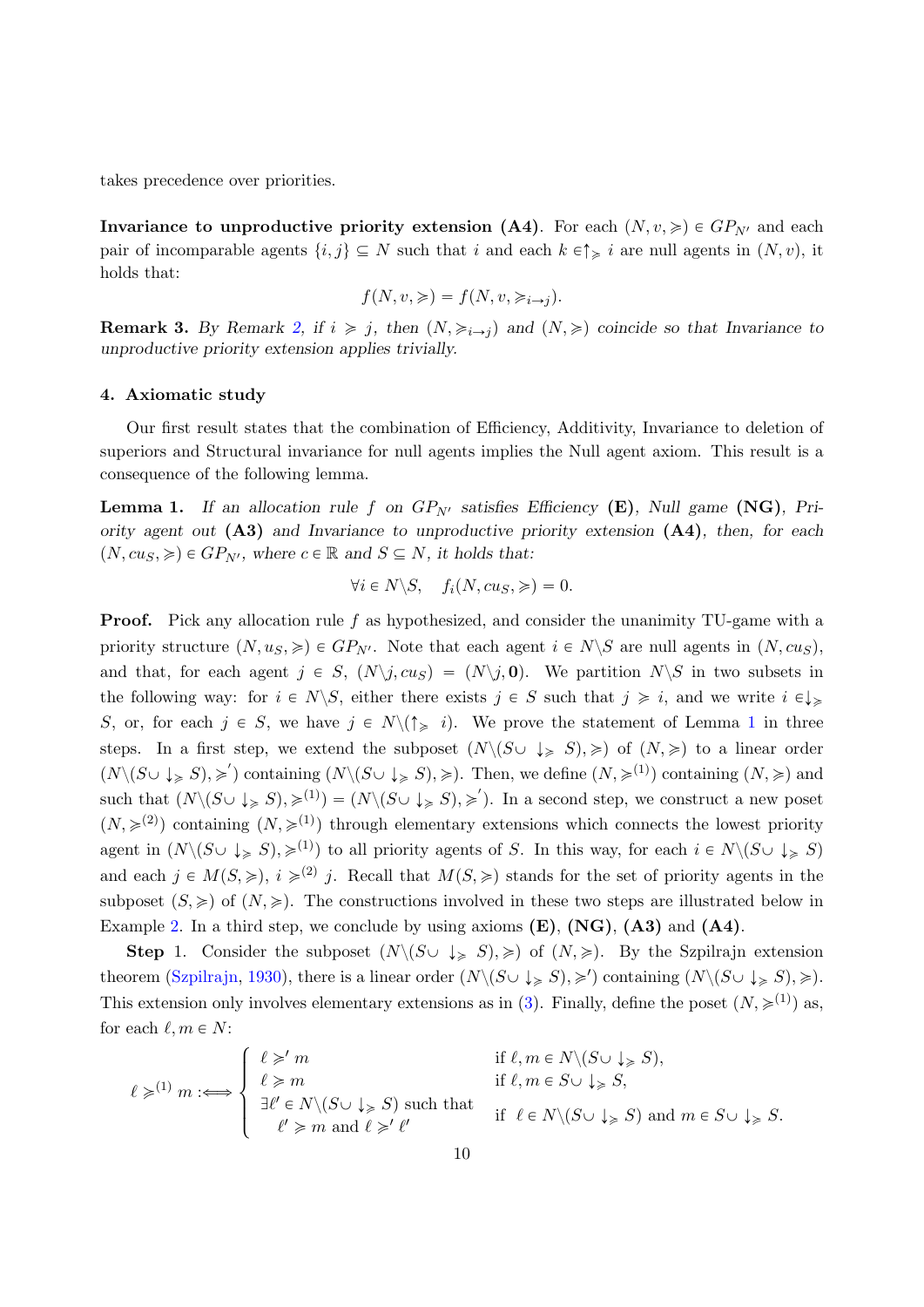Note that there exists a lowest priority agent  $i_m$  in the linear order  $(N\setminus (S\cup \downarrow_S S), \geq 1)$  and that  $M(S, \geqslant^{(1)}) = M(S, \geqslant).$ 

**Step 2.** We construct sequentially the poset  $(N, \geq 1^2)$  as follows: consider the lowest priority agent  $i_m$  in  $(N\setminus (S\cup \downarrow_{\geq S}), \geq 1)$  and any  $j \in M(S, \geq 1)$ . Consider the elementary extension  $(N, \geqslant_{i_m}^{(1)})$  $\binom{1}{i_m\rightarrow j}$  as defined in (3). By Remark 2, the binary relation  $(N, \geqslant_{i_m}^{(1)})$  $\binom{1}{i_m}\rightarrow j$  is a poset containing  $(N, \geqslant^{(1)})$ . From  $i_m$ ,  $(N, \geqslant^{(1)}_{i_m})$  $\binom{1}{i_m\rightarrow j}$  and  $k \in M(S, \geq 1) \setminus j$ , construct the elementary extension  $(N,(\geqslant_{i_m}^{(1)}))$  $\lim_{(i,j)\to(i_m\to j)}$ . Then, continue in this fashion until all agents in  $M(S,\geq 1)$  have been exhausted. When the procedure stops, we obtain the poset  $(N, \geq 2)$ . By construction, for each  $i \in N \setminus (S \cup \downarrow_{\geqslant} S)$ , each  $j \in S \cup \downarrow_{\geqslant} S$ , we have  $i \geqslant^{(2)} j$ ; and, for each  $i, j \in N$  such that  $i \geqslant j$ , we have  $i \geqslant^{(2)} j$ . Furthermore,  $M(S, \geqslant^{(2)}) = M(S, \geqslant)$  and all priority agents in  $M(S, \geqslant^{(2)})$  have now the same priority group on them  $N \setminus (S \cup \downarrow_{\geq S})$ .

**Step 3.** First, consider a given agent  $i \in \{0\}$  S. On the one hand, by definition of  $\{0\}$  S, there is  $j \in S$  such that  $j \geq i$ . By  $(A3)$ ,  $f_i(N, c u_s, \geqslant) = f_i(N \setminus j, c u_s, \geqslant)$ . On the other hand,  $(N \setminus j, c u_s, \geqslant)$ coincides with  $(N\setminus j, 0, \geqslant)$ , and so, by (NG),  $f_i(N\setminus j, 0, \geqslant) = 0$ . Therefore, we conclude that:

$$
\forall i \in \downarrow_{\geq} S, \quad f_i(N, c u_S, \geqslant) = 0.
$$

Next, for  $i \in N \setminus (S \cup \downarrow \geqslant S)$ , consider the priority group  $\uparrow \geqslant^{(2)} i$  on i and the set  $\downarrow \geqslant^{(2)} i$  of agents over whom *i* has priority. By construction,  $(S \cup \{a\}) \subseteq (\{a\})$  and  $N \setminus i = (\uparrow_{\geqslant(2)} i) \cup (\downarrow_{\geqslant(2)} i)$ . Recall also that each agent in  $N\backslash (S\cup \downarrow_{\geqslant} S)$  is a null agent in  $(N, c u_s)$ . We obtain:

$$
f_i(N, c u_S, \geqslant) \qquad \stackrel{\text{(E)}}{=} c - \sum_{j \in (\uparrow_{\geqslant (2)} i)} f_j(N, c u_S, \geqslant) - \sum_{j \in (\downarrow_{\geqslant (2)} i)} f_j(N, c u_S, \geqslant)
$$
\n
$$
\stackrel{\text{(A4)}}{=} c - \sum_{j \in (\uparrow_{\geqslant (2)} i)} f_j(N, c u_S, \geqslant) - \sum_{j \in (\downarrow_{\geqslant (2)} i)} f_j(N, c u_S, \geqslant^{(2)})
$$
\n
$$
\stackrel{\text{(A3)}}{=} c - \sum_{j \in (\uparrow_{\geqslant (2)} i)} f_j(N, c u_S, \geqslant) - \sum_{j \in (\downarrow_{\geqslant (2)} i)} f_j((\downarrow_{\geqslant (2)} i), c u_S, \geqslant^{(2)})
$$
\n
$$
\stackrel{\text{(E)}}{=} - \sum_{j \in (\uparrow_{\geqslant (2)} i)} f_j(N, c u_S, \geqslant) \qquad (4)
$$

By construction, there exists a unique priority agent in  $(N, \geq 2)$ , say  $i_0$ . Therefore,  $\uparrow_{\geq 2} i_0 = \emptyset$ . Set  $i = i_0$  in (4) and we immediately get

$$
f_{i_0}(N, c u_S, \geqslant) = 0.
$$

If  $N\setminus$  $(S \cup \downarrow_{\geq} S) \cup i_0$ is empty, then we are done. Otherwise, consider the subposet  $(N\backslash i_0, \geq 2)$ . Once again, it contains a unique priority agent, say  $i_1$ , and  $\uparrow_{\geq 0} i_1 = \{i_0\}$  in  $(N, \geq 0)$ . By (4) and the previous step,

$$
f_{i_1}(N, c u_S, \geqslant) = -f_{i_0}(N, c u_S, \geqslant) = 0.
$$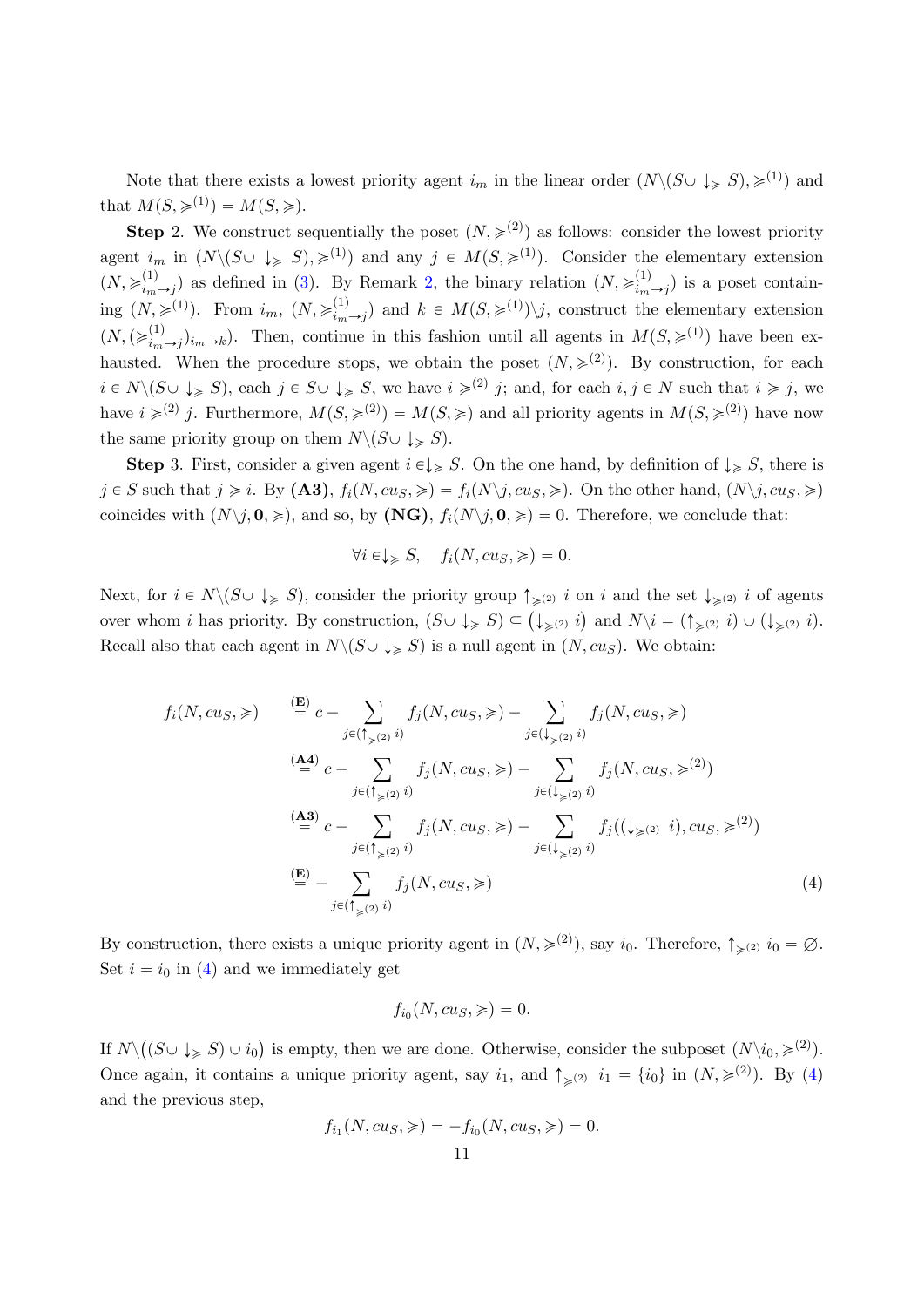Continuing in this fashion by taking the remaining agents in  $N \setminus ((S \cup \downarrow \geq S) \cup \{i_0, \ldots, i_{k-1}\})$  in order and starting with the priority agent  $i_k$  of  $(N \setminus ((S \cup \downarrow \geq S) \cup \{i_0, \ldots, i_{k-1}\}), \geqslant^{(2)}),$  we get the desired result.

**Example 2.** Consider the Hasse diagram of the poset  $(N, \geq)$ , where  $N = \{1, \ldots, 9\}$ , represented in the left part of Figure 2. Consider the coalition  $S = \{3, 4, 7\}$ . Then,  $M(S, \geqslant) = \{3, 4\}$  and  $\downarrow_{\geq} S = \{6, 8, 9\}.$  In Step 1 of the proof of Lemma 1, the subposet  $(\{1, 2, 5\}, \geqslant)$  is extended to a linear order. Then, the poset  $(N, \geq 1)$  containing  $(N, \geq 1)$  is constructed. In **Step 2** of the proof of Lemma 1, the lowest priority agent 5 of  $(N\setminus (S\cup \downarrow_S S), \geq 1)$  is connected to the priority agents 3 and 4 of  $S = \{3, 4, 7\}$ . These two steps are represented in the central and right part of Figure 2, respectively.  $\Box$ 



Figure 2: Hasse diagrams of  $(N, \geq), (N, \geq 1)$  after **Step** 1 and  $(N, \geq 1)$  after **Step** 2.

We have the material to prove our first result.

**Proposition 1.** Efficiency  $(E)$ , Additivity  $(A)$ , Priority agent out  $(A3)$  and Invariance to unproductive priority extension (A4) on  $GP_{N'}$  implies the Null agent axiom (N).

**Proof.** First, (A) implies (NG). Next, assume that  $i \in N$  is a null agent in  $(N, v, \geq) \in GP_{N'}$ . By point 1 of Remark 1,  $\Delta_S(v) = 0$  for each  $S \ni i$ , so that v can be expressed as follows:

$$
v = \sum_{S \subseteq N: i \in N \backslash S} \Delta_S(v) u_S.
$$

By  $(A)$  and Lemma 1, conclude that i obtains a null payoff.

Adding Equal treatment for necessary agents with equal priority group in the statement of Proposition 1 yields a characterization of the Harsanyi solution as in (2), which distributes the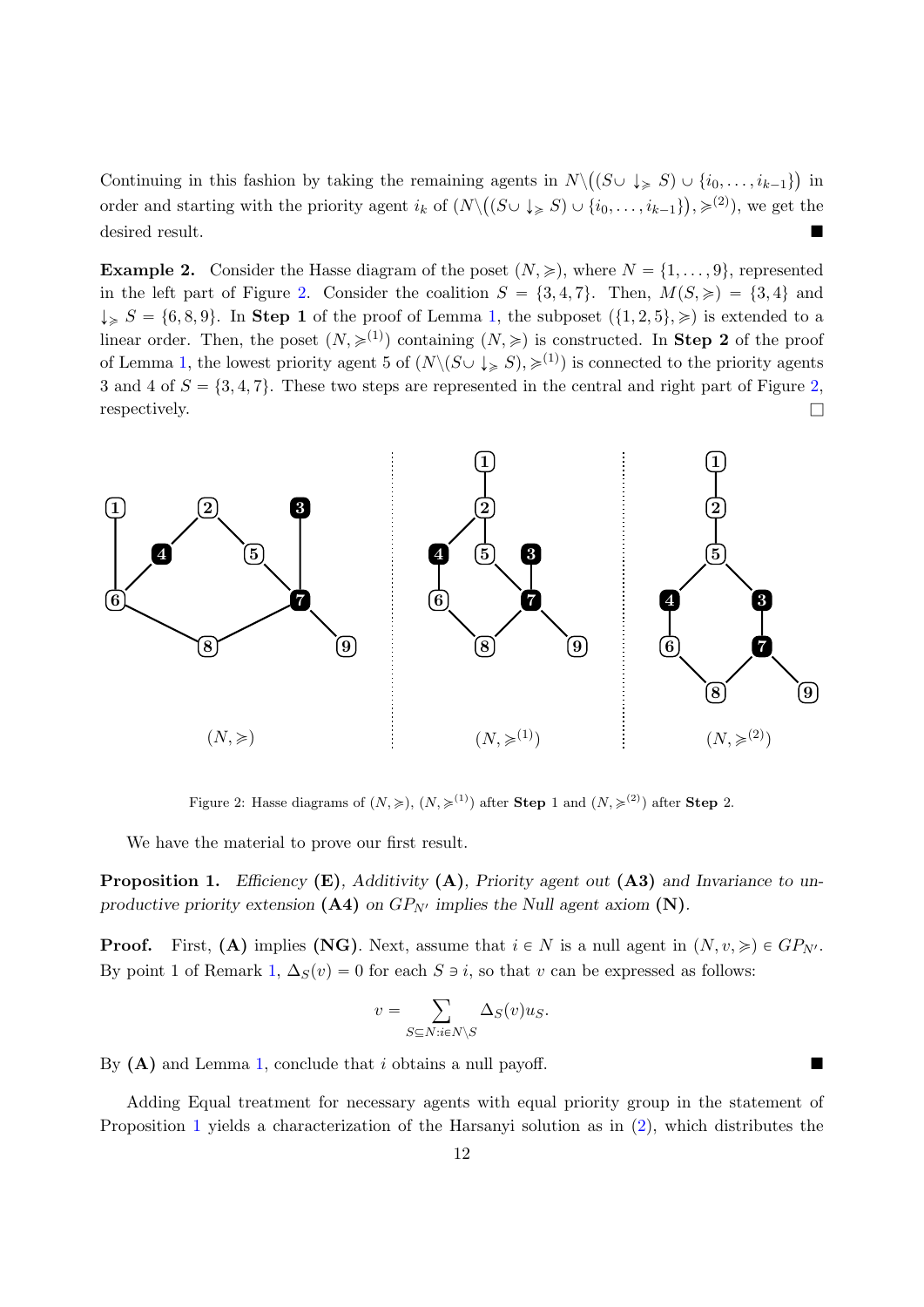dividend of each coalition equally among its priority agents. For this reason, this Harsanyi solution is named the Priority value. Formally, the **Priority value** P on  $GP_{N'}$  is the Harsanyi solution given by:

$$
\forall i \in N, \quad P_i(N, v, \geqslant) = \sum_{S \subseteq N: M(S, \geqslant) \ni i} \frac{\Delta_S(v)}{|M(S, \geqslant)|}.
$$
\n
$$
(5)
$$

**Proposition 2.** The Priority value P is the unique allocation rule on  $GP_{N'}$  satisfying Efficiency (E), Additivity (A), Priority agent out (A3), Invariance to unproductive priority extension (A4) and Equal treatment for necessary agents with equal priority group  $(A1)$ .

Proof. We first show that P satisfies all the axioms of the statement of Proposition 2.

 $(E)$  and  $(A)$ : follow from the fact that P is a Harsanyi solution.

(A3): pick any j in a TU-game with a priority structure  $(N, v, \geqslant) \in GP_{N'}$ , and consider any  $i \in \downarrow_{\geqslant} j$ . For  $S \subseteq N$ , if  $i \in M(S, \geqslant)$ , then  $j \in N \backslash S$ , so that  $S \subseteq N \backslash j$ . Hence, we have:

$$
P_i(N, v, \geqslant) = \sum_{S \subseteq N: M(S, \geqslant) \ni i} \frac{\Delta_S(v)}{|M(S, \geqslant)|} = \sum_{S \subseteq N \setminus j: M(S, \geqslant) \ni i} \frac{\Delta_S(v)}{|M(S, \geqslant)|} = P_i(N \setminus j, v, \geqslant),
$$

which shows that  $P$  satisfies  $(A3)$ .

(A4): consider any  $(N, v, \geqslant) \in GP_{N'}$  and two incomparable agents i and j in  $(N, \geqslant)$  such that i and all the agents  $k \in \uparrow \geq i$  having priority over i are null agents in  $(N, v)$ . By definition of an elementary extension,  $M(S, \geq i \to j) \subseteq M(S, \geq j)$ , and  $M(S, \geq j \neq M(S, \geq i \to j)$  if and only if there exist  $k, q \in M(S, \geqslant)$  where  $k \in (i \cup \uparrow_{\geqslant} i)$  and  $q \in (j \cup \downarrow_{\geqslant} j)$ . In this case,  $M(S, \geqslant_{i \to j}) = M(S, \geqslant)$  $\langle y \rangle (j \cup \downarrow \geq j)$ , and because S contains a null agent k in  $i \cup \uparrow \geq i$ ,  $\Delta_S(v) = 0$ . Hence, we can write:

$$
\forall \ell \in N, \quad P_{\ell}(N, v, \geqslant) = \sum_{S \subseteq N: M(S, \geqslant) \ni \ell} \frac{\Delta_{S}(v)}{|M(S, \geqslant)|} \\ = \sum_{\substack{S \subseteq N: M(S, \geqslant) \ni \ell \\ M(S, \geqslant) = M(S, \geqslant_{i \to j})}} \frac{\Delta_{S}(v)}{|M(S, \geqslant)|} + \sum_{\substack{S \subseteq N: M(S, \geqslant) \ni \ell \\ M(S, \geqslant) \neq M(S, \geqslant_{i \to j})}} \frac{\Delta_{S}(v)}{|M(S, \geqslant)|} \\ = \sum_{\substack{S \subseteq N: M(S, \geqslant_{i \to j}) \ni \ell}} \frac{\Delta_{S}(v)}{|M(S, \geqslant_{i \to j})|} \\ = P_{\ell}(N, v, \geqslant_{i \to j}),
$$

which shows that  $P$  satisfies  $(A4)$ .

(A1): consider any  $(N, v, \geqslant) \in GP_{N'}$  and any two necessary agents i and j in  $(N, v)$  such that  $\uparrow \geq i$  =  $\uparrow \geq j$ . By Remark 1,  $\Delta_S(v) = 0$  for each  $S \subseteq ((N\setminus i) \cup (N\setminus j))$ . In addition, for a coalition S containing both i and j,  $\uparrow \geq i = \uparrow \geq j$  implies that  $i \in M(S, \geq)$  if and only if  $j \in M(S, \geq)$ . Hence,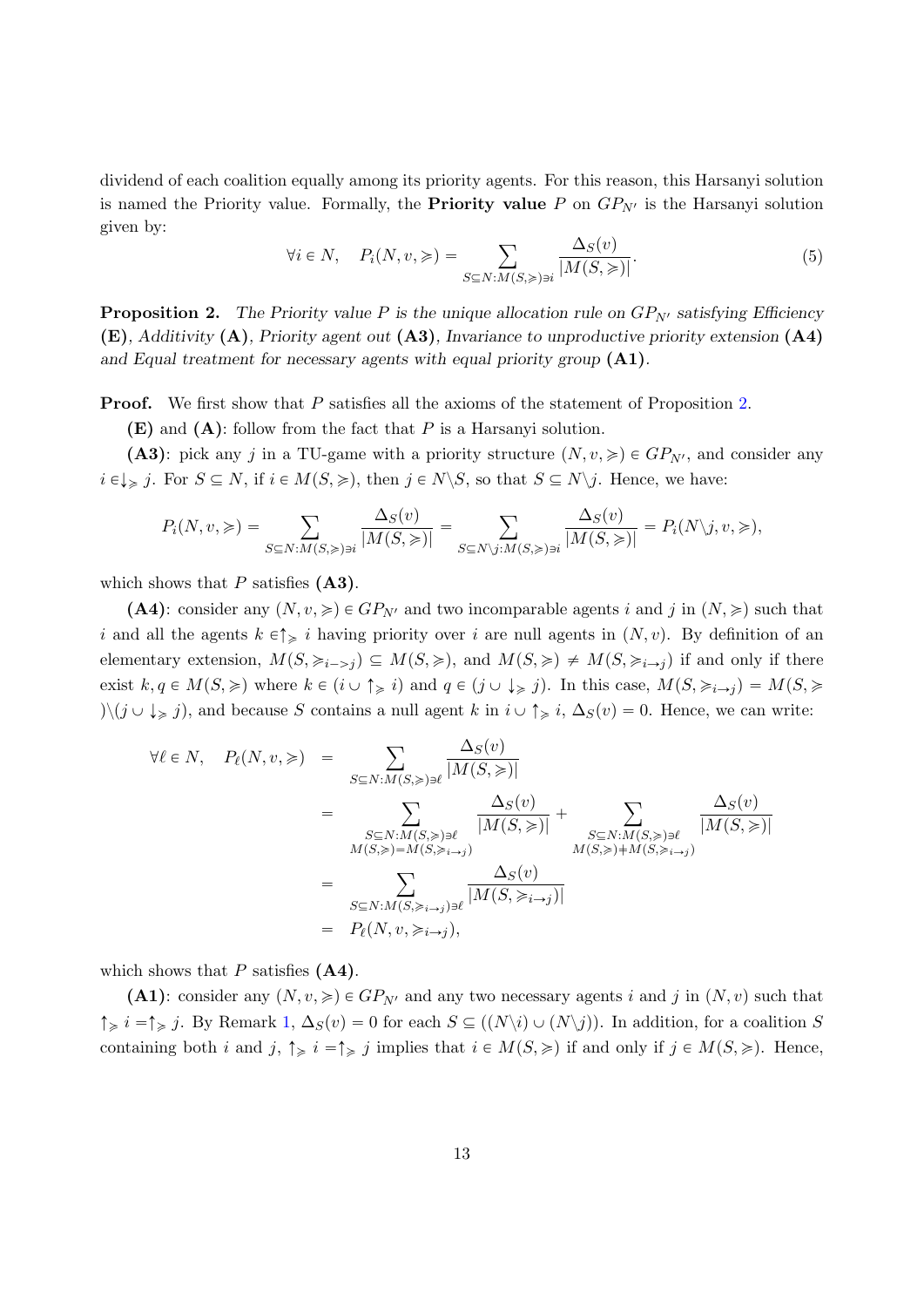we have:

$$
P_i(N, v, \geqslant) = \sum_{S \subseteq N: M(S, \geqslant) \ni i} \frac{\Delta_S(v)}{|M(S, \geqslant)|}
$$
  

$$
= \sum_{\substack{S \subseteq N: S \supseteq \{i, j\} \\ i \in M(S, \geqslant)}} \frac{\Delta_S(v)}{|M(S, \geqslant)|}
$$
  

$$
= \sum_{\substack{S \subseteq N: S \supseteq \{i, j\} \\ j \in M(S, \geqslant)}} \frac{\Delta_S(v)}{|M(S, \geqslant)|}
$$
  

$$
= \sum_{\substack{S \subseteq N: M(S, \geqslant) \ni j}} \frac{\Delta_S(v)}{|M(S, \geqslant)|}
$$
  

$$
= P_j(N, v, \geqslant),
$$

as desired.

For the uniqueness part, consider any allocation rule f on  $GP_{N'}$  satisfying (E), (A), (A3), (A4) and (A1). To show:  $f = P$ . Choose any  $(N, v, \geq) \in GP_{N'}$ . We have:

$$
f(N, v, \geqslant) \stackrel{\textbf{(A)}}{=} \sum_{\emptyset \subsetneq S \subseteq N} f(N, \Delta_S(v)u_S, \geqslant).
$$

Thus, it is enough to show that, for each nonempty  $S \subseteq N$ ,  $f(N, \Delta_S(v)u_S, \geqslant) = P(N, \Delta_S(v)u_S, \geqslant)$ . Consider any such coalition S. Each  $i \in N\backslash S$  is null in  $(N, \Delta_S(v)u_S)$ , so that  $f_i(N, \Delta_S(v)u_S, \geqslant) = 0$ by Proposition 1. Next, if  $i \in S \backslash M(S, \geq)$ , then there exists  $j \in S$  such that  $j > i$ . We have:

$$
f_i(N, \Delta_S(v)u_S, \geqslant) \stackrel{\textbf{(A3)}}{=} f_i(N\backslash j, \Delta_S(v)u_S, \geqslant) = f_i(N\backslash j, \mathbf{0}, \geqslant) \stackrel{\textbf{(A)}}{=} 0,
$$

where the last equality comes from the fact that  $(A)$  implies  $(NG)$ .

It remains to prove that all agents in  $M(S, \geq)$  receive the same payoff in  $(N, \Delta_S(v)u_S, \geq),$ and we will conclude by (E). Notice that each member of  $M(S, \geqslant) \subseteq S$  is a necessary agent in  $(N, \Delta_S(v)u_S)$ . As in Step 1 and Step 2 of the proof of Lemma 1, we construct an extension  $(N, \geqslant^{(2)})$  of  $(N, \geqslant)$ , using only elementary extensions and such that  $M(S, \geqslant) = M(S, \geqslant^{(2)})$  and all agents in  $M(S, \geqslant)$  now have the same priority group on them in  $(N, \geqslant^{(2)})$ . So, for any two agents i and j in  $M(S, \geqslant)$ , we get:

$$
f_i(N,\Delta_S(v)u_S,\geqslant)\stackrel{\textbf{(A4)}}{=} f_i\big(N,\Delta_S(v)u_S,\geqslant^{(2)}\big)\stackrel{\textbf{(A1)}}{=} f_j\big(N,\Delta_S(v)u_S,\geqslant^{(2)}\big)\stackrel{\textbf{(A4)}}{=} f_j(N,\Delta_S(v)u_S,\geqslant),
$$

as desired. Together with  $(E)$ , conclude that:

$$
f_i(N, \Delta_S(v)u_S, \geqslant) = \begin{cases} \frac{\Delta_S(v)}{|M(S, \geqslant)|} & \text{if } i \in M(S, \geqslant), \\ 0 & \text{otherwise.} \end{cases}
$$

which is precisely  $P_i(N, \Delta_S(v)u_s, \geqslant)$  and completes the proof.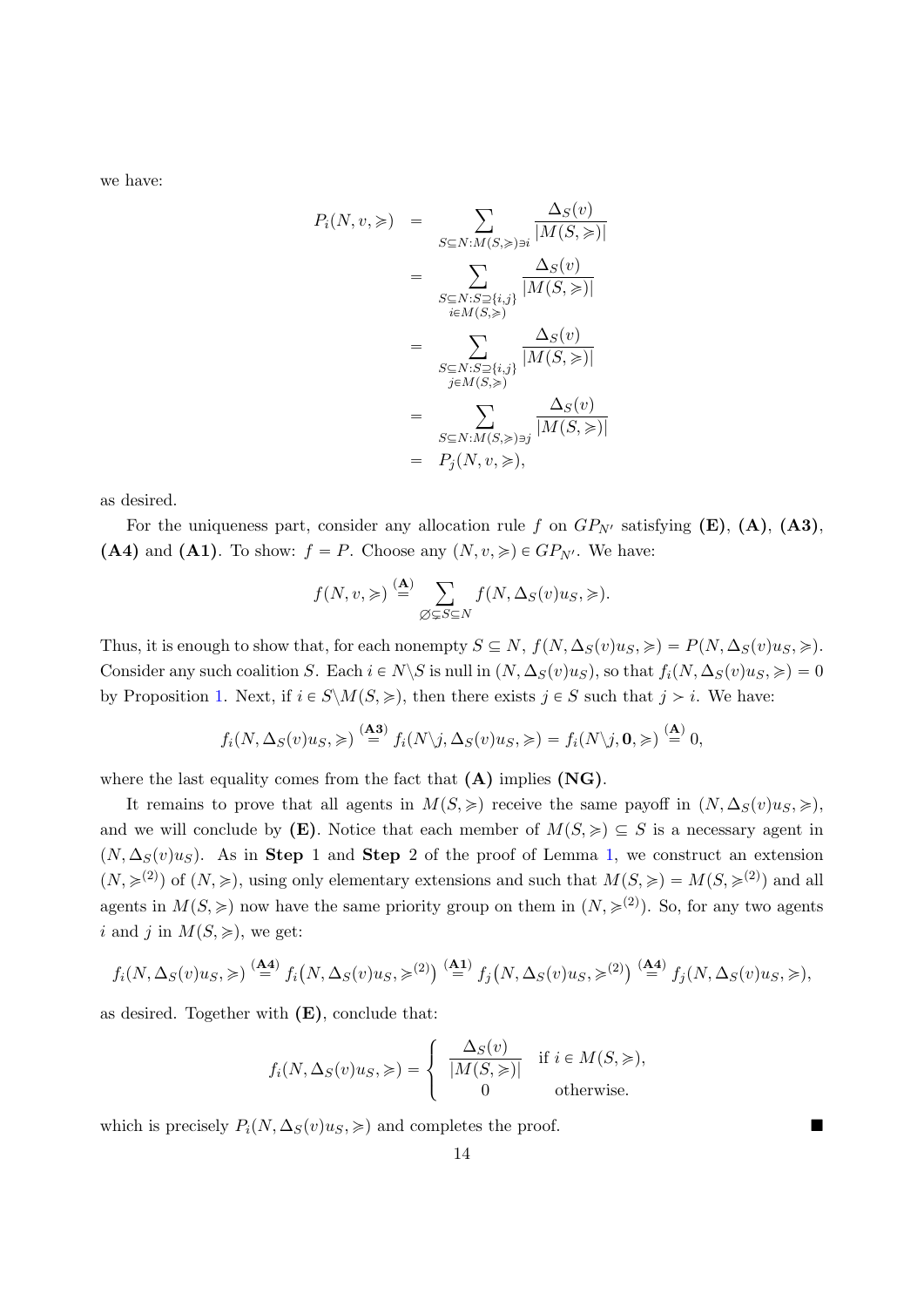The logical independence of the axioms can be demonstrated as follows:

- The null allocation rule satisfies all axioms except  $(E)$ ;
- The allocation rule f such that, for each  $(N, v, \geqslant)$  and each  $i \in N$ ,

$$
f_i(N, v, \geqslant) = \sum_{S \subseteq N: M(S, \geqslant) \ni i} \frac{v(i)^2 + 1}{\sum_{j \in M(S, \geqslant)} (v(j)^2 + 1)} \Delta_S(v)
$$

otherwise satisfies all axioms except  $(A)$ ;

- The allocation rule f such that, for each  $(N, v, \geqslant)$  and each  $i \in N$ ,  $f_i(N, v, \geqslant) = v(N)/n$ satisfies all axioms except  $(A3)$ ;
- The allocation rule f such that, for each  $(N, v, \geqslant)$  and each  $i \in N$ ,

$$
f_i(N, v, \geqslant) = \sum_{S \subseteq N: M(S, \geqslant) \ni i} \frac{|\uparrow_{\geqslant} i| + 1}{\sum_{j \in M(S, \geqslant)} (|\uparrow_{\geqslant} j| + 1)} \Delta_S(v)
$$

satisfies all axioms except  $(A4)$ . To see this, consider the game with priority structure  $(N, u_{\{2,3,4\}}, \geqslant)$  where  $N = \{1, 2, 3, 4\}$  and where  $\geqslant$  is described by  $2 \geqslant 4$  and  $3 \geqslant 4$ . Hence, the dividends of all coalitions are null except for coalition  $\{2, 3, 4\}$  for which it is 6. In this initial situation, it is straightforward to compute that  $f(N, v, \geqslant) = (0, 3, 3, 0)$ . Now consider the game with priority structure  $(N, u_{\{2,3,4\}}, \geqslant_{1\to 2})$ . Since  $\uparrow \geqslant 1 = \varnothing$  and 1 is a null agent in  $(N, u_{2,3,4})$ , the conditions required in  $(A4)$  are met. However,  $f(N, v, \geq 1 \rightarrow 2) = (0, 4, 2, 0) \neq 0$  $f(N, v, \geqslant)$ , as desired ;

• The allocation rule f such that, for each  $(N, v, \geqslant)$  and each  $i \in N$ ,

$$
f_i(N, v, \geqslant) = \sum_{S \subseteq N: M(S, \geqslant) \ni i} \frac{\omega_i}{\sum_{j \in M(S, \geqslant)} \omega_j} \Delta_S(v)
$$

for some weight vector  $\omega = (\omega_i)_{i \in N} \in \mathbb{R}^N_{++}$  in which all coordinates are different satisfies all axioms except (A1);

Another characterization of the Priority value can be obtained by substituting in the statement of Proposition 2 the two axioms involving natural operations on the poset structure, namely Priority agent out and Invariance to unproductive priority extension, by the Null agent out axiom and the Necessary and priority agent axiom. The Null agent out axiom does not refer to the priority structure whereas the Necessary and priority agent axiom indicates that a necessary agent imposes a null payoff on the agents over which it has priority. Interestingly, the combination of Priority agent out and Null Game implies the Necessary and priority agent axiom, whereas the combination of Null agent out axiom and Efficiency implies Invariance to unproductive priority extension. These results are collected in the following propositions.

**Proposition 3.** On the class of TU-games with a priority structure  $GP_{N'}$ ,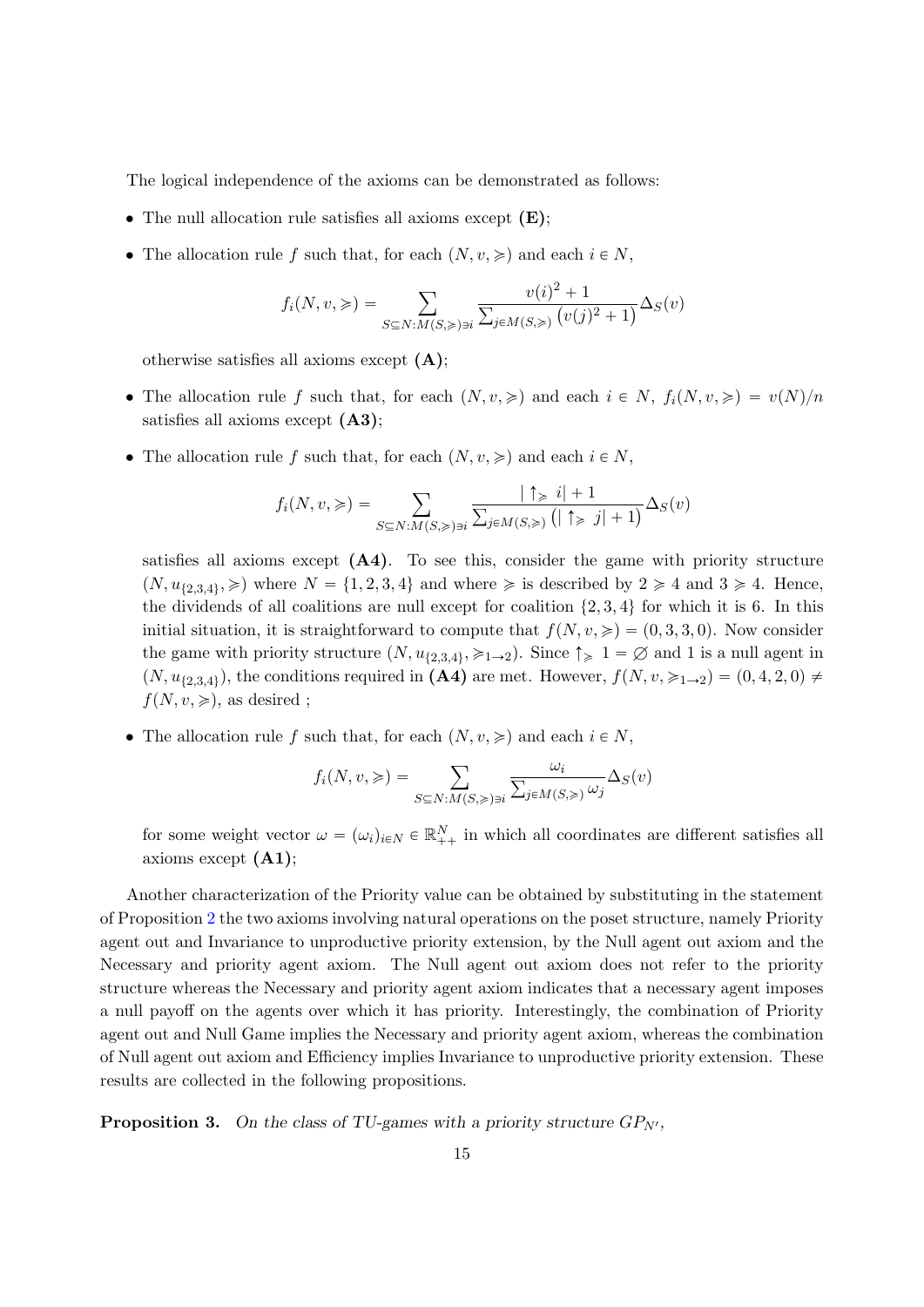- 1. Priority agent out (A3) and Null game (NG) imply Necessary and priority agent axiom  $(A2)$ :
- 2. Null agent out axiom  $(NAO)$  and Efficiency  $(E)$  imply Invariance to unproductive priority extension (A4).

**Proof.** POINT 1. Consider any  $(N, v, \geq) \in GP_{N'}$  and any necessary agent i in  $(N, v)$  and any agent  $j \in \downarrow \geq i$  over which i has priority. Because i is a necessary agent in  $(N, v)$ , the subgame  $(N\backslash i, v)$  is the null game. We have

$$
f_j(N, v, \geqslant) \stackrel{\textbf{(A3)}}{=} f_j(N\backslash i, v, \geqslant) = f_j(N\backslash i, \mathbf{0}, \geqslant) \stackrel{\textbf{(NG)}}{=} 0,
$$

which shows that  $f$  satisfies the  $(A2)$ .

POINT 2. Consider any  $(N, v, \geqslant) \in GP_{N'}$  and two incomparable agents i and j in  $(N, \geqslant)$  such that i and each agent  $k \in \uparrow \geq i$  in the priority group on i are null agents in  $(N, v)$ . Note that  $(N \setminus (i \cup \uparrow \geq i), \geqslant)$  coincides with  $(N \setminus (i \cup \uparrow \geq i), \geqslant_{i \to j})$ . Therefore, for any  $\ell \in N \setminus (i \cup \uparrow \geq i)$ , it holds that:

$$
f_{\ell}(N, v, \geqslant) \stackrel{\mathbf{(NAO)}}{=} f_{\ell}((N \setminus (i \cup \uparrow_{\geqslant} i), v, \geqslant)) = f_{\ell}((N \setminus (i \cup \uparrow_{\geqslant} i), v, \geqslant_{i \to j})) \stackrel{\mathbf{(NAO)}}{=} f_{\ell}(N, v, \geqslant_{i \to j}).
$$

Furthermore,  $(NAO)$  and  $(E)$  imply  $(N)$ , so that:

$$
\forall k \in (i \cup \uparrow_{\geq i}), \quad f_k(N, v, \geqslant) = 0 = f_k(N, v, \geqslant_{i \to j}).
$$

Conclude that  $f(N, v, \geqslant) = f(N, v, \geqslant_{i\to j})$ , which shows that f satisfies (A4).

**Proposition 4.** The Priority value P is the unique allocation rule on  $GP_{N'}$  satisfying Efficiency  $(E)$ , Additivity  $(A)$ , the Null agent out axiom  $(NAO)$ , the Necessary and priority agent axiom (A2), and Equal treatment for necessary agents with equal priority group (A1).

**Proof.** By Proposition 2, we already know that P satisfies  $(E)$ ,  $(A)$  and  $(A1)$ . Because P is a Harsanyi solution, it also satisfies  $(NAO)$ . It remains to show that P satisfies  $(A2)$ . To this end, consider any  $(N, v \geqslant) \in GP_{N'}$  and any two distinct agents  $i, j \in N$  such that  $j \in \uparrow \geqslant i$  and j is necessary in  $(N, v)$ . Thus, if a coalition S contains both i and j, agent i cannot belong to  $M(S, \geq)$ since  $j > i$ . It follows that:

$$
P_i(N, v, \geqslant) = \sum_{S \subseteq N: M(S, \geqslant) \ni i} \frac{\Delta_S(v)}{|M(S, \geqslant)|} = \sum_{S \subseteq N\setminus j: M(S, \geqslant) \ni i} \frac{\Delta_S(v)}{|M(S, \geqslant)|}.
$$

Because j is a necessary agent in  $(N, v)$ , it also holds that  $\Delta_S(v) = 0$  whenever  $j \in N\backslash S$  (see Remark 1). This implies that:

$$
\sum_{S \subseteq N \setminus j: M(S, \geqslant) \ni i} \frac{\Delta_S(v)}{|M(S, \geqslant)|} = 0,
$$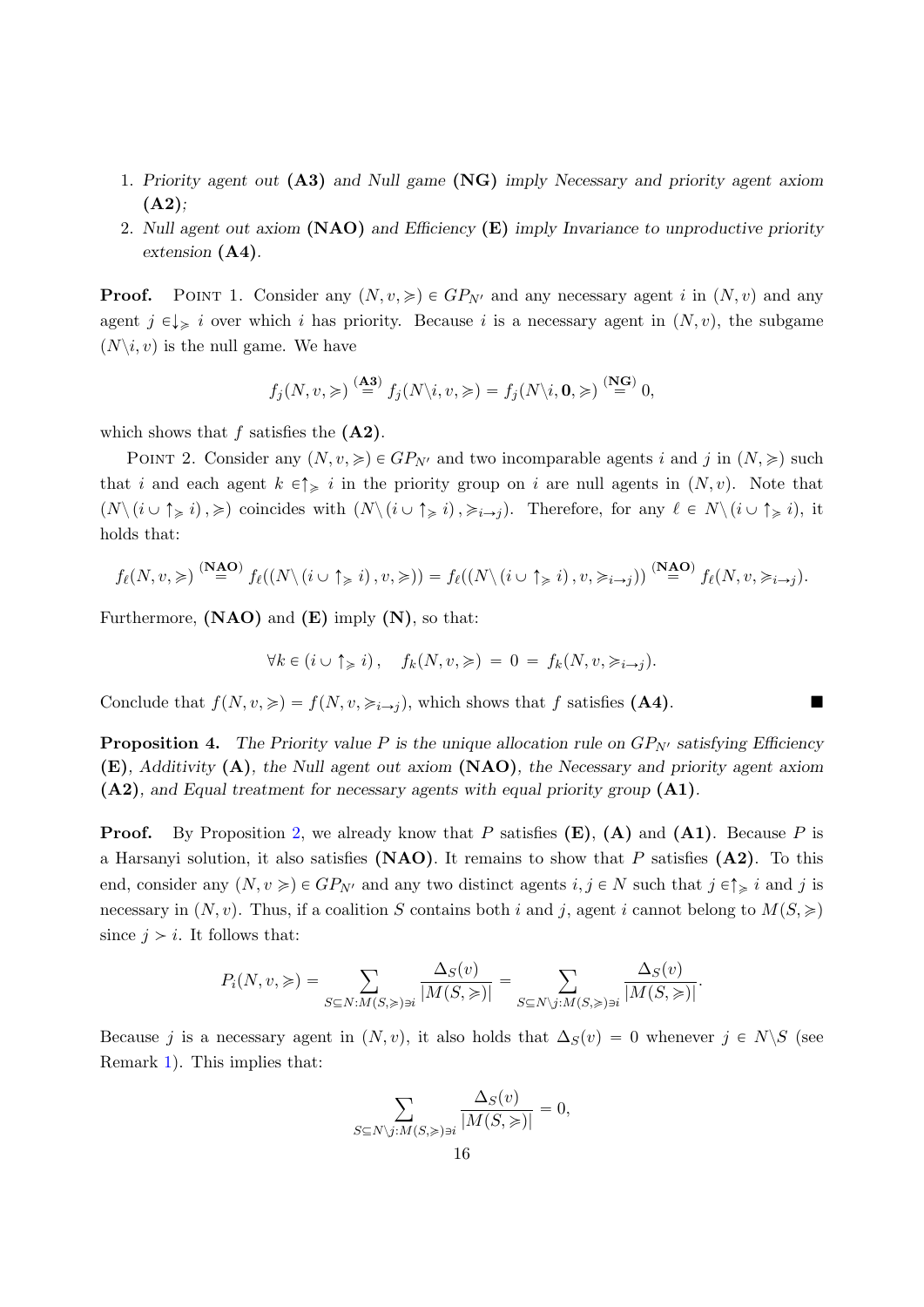and so  $P_i(N, v, \geqslant) = 0$ , proving that P satisfies (A2).

For the uniqueness part, consider any allocation rule f on  $GP_{N'}$  satisfying  $(E)$ ,  $(A)$ ,  $(NAO)$ , (A2) and (A1). To show:  $f = P$ . Choose any  $(N, v, \geq) \in GP_{N'}$ . As in the proof of Proposition 2, (A) implies that it is enough to prove that, for each nonempty coalition S,  $f(N, \Delta_S(v)u_S, \geqslant)$  $P(N, \Delta_S(v)u_S, \geqslant)$ . Consider any such S. Each  $i \in N\backslash S$  is null in  $(N, \Delta_S(v)u_S)$ . The combination of (NAO) and (E) implies (N), which rewards 0 each null agent. Because each  $i \in N \backslash S$  is null in  $(N, \Delta_S(v)u_S)$ , we get  $f_i(N, \Delta_S(v)u_S, \geqslant) = 0$  for each  $i \in N \backslash S$ . We also have:

$$
\forall i \in S, \quad f_i(N, \Delta_S(v)u_S, \geqslant) \stackrel{(NAO)}{=} f_i(S, \Delta_S(v)u_S, \geqslant).
$$

In the TU-game  $(S, \Delta_S(v)u_S)$ , all agents are necessary. In case  $M(S, \geq) \neq S$ , then for each  $i \in S \backslash M(S, \geqslant)$ , there is  $j \in M(S, \geqslant)$  such that  $j \in \uparrow \geqslant i$ . Therefore:

$$
\forall i \in S \setminus M(S, \geq), \quad f_i(S, \Delta_S(v)u_S, \geq) \stackrel{\text{(A2)}}{=} 0.
$$

Finally, consider the priority agents in  $M(S, \geq)$ . In  $(S, \Delta_S(v)u_s, \geq)$ , they obviously have the same (empty) priority group on them. Thus, by  $(A1)$  and  $(E)$ , we get:

$$
\forall i \in M(S, \geqslant), \quad f_i(S, \Delta_S(v)u_S, \geqslant) = \frac{\Delta_S(v)}{|M(S, \geqslant)|}.
$$

All in all, we have reached the desired result  $f = P$ , which completes the proof.

The logical independence of the axioms can be demonstrated as follows:

- The null allocation rule satisfies all axioms except  $(E)$ ;
- The allocation rule f such that  $f(N, v, \geqslant) = P(N, v, \geqslant)$  if  $(N, v)$  contains at least one necessary agent and  $f(N, v, S) = Sh(N, v)$  otherwise satisfies all axioms except (A);
- The allocation rule f such that, for each  $(N, v, \geqslant), f_i(N, v, \geqslant) = v(N)/|M(N, \geqslant)|$  if  $i \in$  $M(N, \geqslant)$  and 0 otherwise satisfies all axioms except (NAO);
- The allocation rule f such that  $f(N, v, \geqslant) = Sh(N, v)$  satisfies all axioms except (A2);
- The allocation rule f such that, for each  $(N, v, \geqslant)$  and each  $i \in N$ ,

$$
f_i(N, v, \geqslant) = \sum_{\substack{S \subseteq N:\\ \min_{j \in M(S, \geqslant)} j = i}} \Delta_v(S).
$$

satisfies all axioms except (A1).

We now detail the application of the Priority value to three particular structures.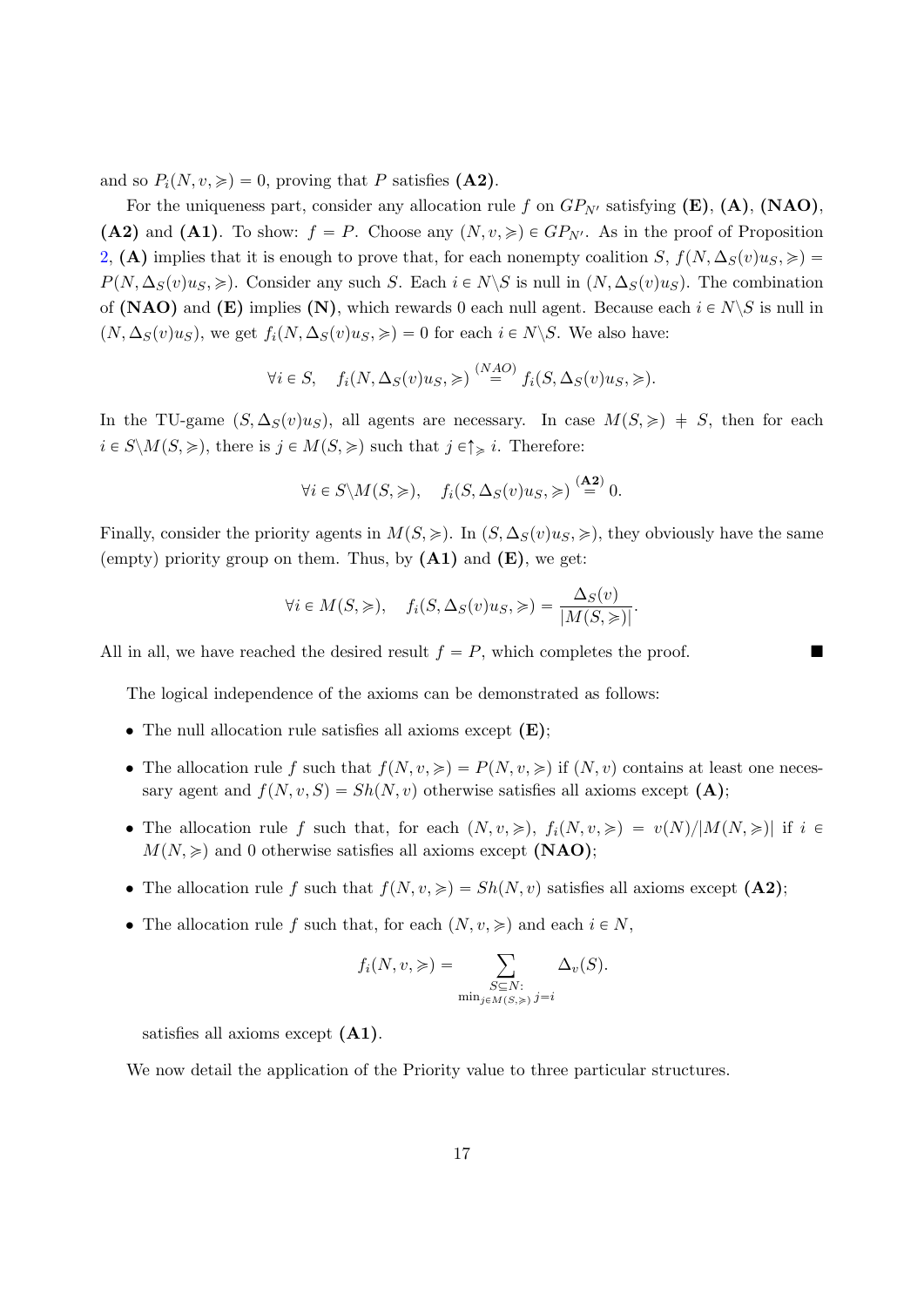#### The trivial poset

In case the priority structure is the trivial poset  $(N, \geq 0) \in P_N$ , then, for each nonempty  $S \subseteq N$ ,  $M(S, \geq 0) = S$ . It follows that the Priority value coincides with the Shapley value: for each  $i \in N$ , we have

$$
P_i(N, v, \geq 0) = \sum_{S \subseteq N: M(S, \geq 0) \ni i} \frac{\Delta_S(v)}{|M(S, \geq 0)|} = \sum_{S \subseteq N: S \ni i} \frac{\Delta_S(v)}{s} = \text{Sh}_i(N, v).
$$

The Priority value can thus be viewed as a generalization of the Shapley value.

#### The outward pointing partial order

Consider now the case where the Hasse diagram of the priority structure  $(N, \geq) \in P_N$ ,  $n \geq 2$ , is shaped as a star. Precisely, there is an agent  $r \in N$  such that  $i >^* j$  if and only if  $i = r$ . For each  $S \ni r$ ,  $M(S, \geq^*) = \{r\}$ . Note that the subposet  $(N\backslash r \geq^*)$  is the trivial order so that for each  $S \subseteq N \backslash r$ ,  $M(S, \geq^*) = S$ . Therefore, by definition of the Priority value,

$$
\forall i \in N \setminus r, \quad P_i(N, v, \geq^*) = \sum_{S \subseteq N: M(S, \geq^*) \ni i} \frac{\Delta_S(v)}{|M(S, \geq^*)|} \\
= \sum_{S \subseteq N \setminus r: M(S, \geq^*) \ni i} \frac{\Delta_S(v)}{|M(S, \geq^*)|} \\
= \sum_{S \subseteq N \setminus r: S \ni i} \frac{\Delta_S(v)}{s} \\
= \text{Sh}_i(N \setminus r, v).
$$

By Efficiency of the Shapley value, we have:

$$
\sum_{i \in N \setminus r} \mathrm{Sh}_i(N \setminus r, v) = v(N \setminus r),
$$

so that, by Efficiency of the Priority value, the unique top agent  $r$  gets its contribution to the grand coalition N, that is,

$$
P_r(N, v, \geqslant^*) = v(N) - v(N\backslash r).
$$

#### The linear order

Consider the situation where the priority structure  $(N, \geqslant) \in P_N$  is a linear order. Without loss of generality, set  $N = \{1, \ldots, n\}$ ,  $n \ge 2$ , and for each  $i \in \{1, \ldots, n-1\}$ ,  $i > i + 1$ . The Hasse diagram of  $(N, \geqslant)$  is shaped like a line where agent 1 is the unique priority agent. Consider first the lowest priority agent  $n$ . By using repeatedly Priority agent out, we get:

$$
P_n(N, v, \geqslant) = P_n(N \setminus 1, v, \geqslant) = P_n(N \setminus \{1, 2\}, v, \geqslant) = \cdots = P_n(\{n, n-1\}, v, \geqslant) = P_n(\{n\}, v, \geqslant),
$$

By Efficiency applied to  $(\{n\}, v, \geqslant),$  we deduce that  $P_n(N, v, \geqslant) = v(n)$ . Next, consider agent  $n-1$ . Proceeding in a similar way, we have:

$$
P_{n-1}(N, v, \geqslant) = P_{n-1}(N\setminus 1, v, \geqslant) = P_n(N\setminus \{1, 2\}, v, \geqslant) = \cdots = P_{n-1}(\{n, n-1\}, v, \geqslant).
$$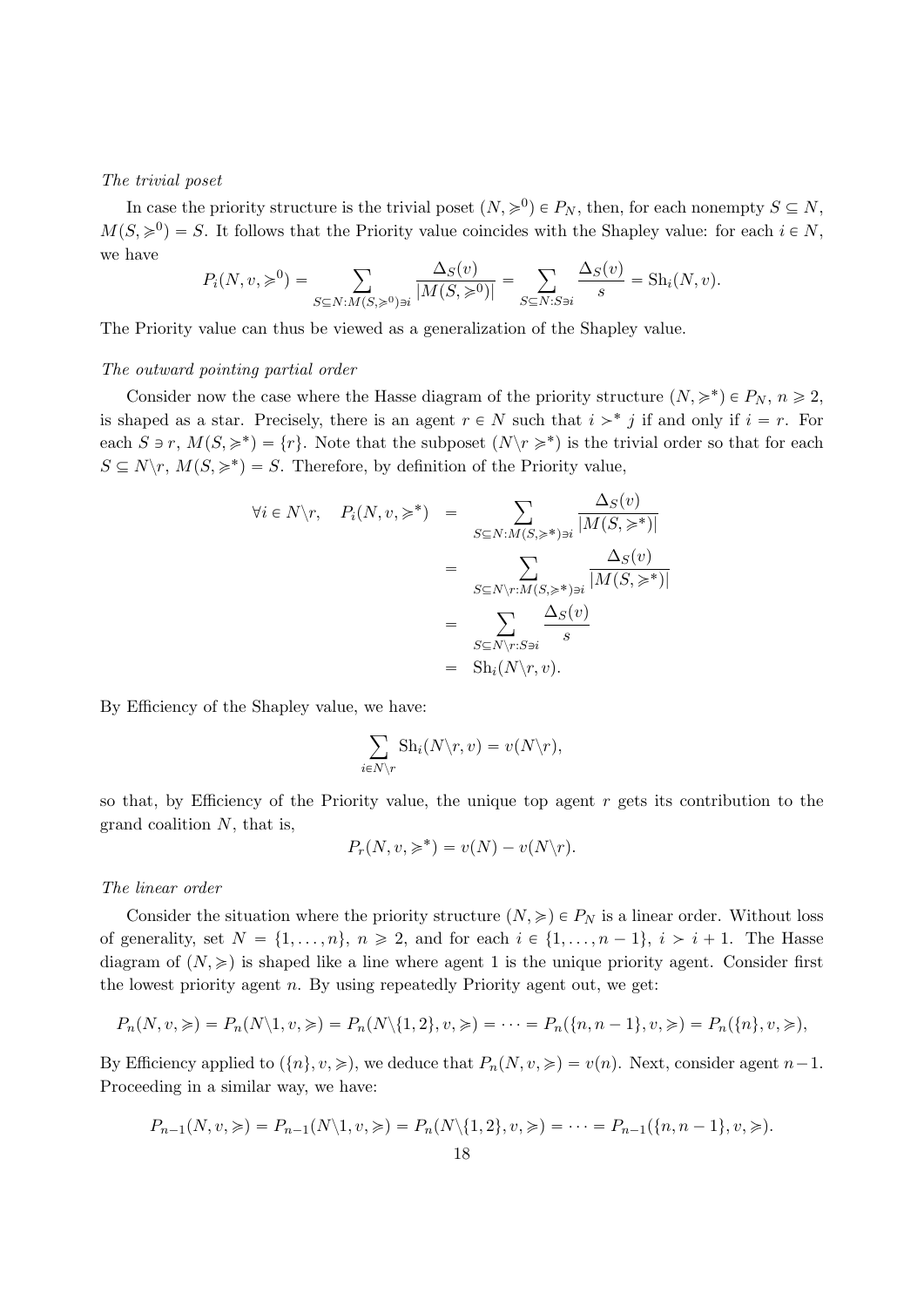By Efficiency of the Priority value, we also have:

$$
P_{n-1}(\{n, n-1\}, v, \geqslant) + P_n(\{n, n-1\}, v, \geqslant) = v(\{n, n-1\}),
$$

and, by the previous step,

$$
P_n(\{n, n-1\}, v, \geqslant) = P_n(\{n\}, v, \geqslant) = v(n).
$$

Therefore, we get:

$$
P_{n-1}(N, v, \geqslant) = v(\{n, n-1\}) - v(n).
$$

Proceeding inductively from  $n$  to 1, we conclude that the Priority value applied to a linear order coincides withe the so-called **downward marginal vector**  $m^{\sigma^d}$  where  $\sigma^d(i) = n - i + 1$  for  $i \in \{1, \ldots, n-1\}$ . Furthermore, given the above reasoning, we obtain that the Priority value is characterized by Efficiency and Priority agent out on the subdomain where the priority structures are linear orders. This result is summarized below.

**Proposition 5.** On the subdomain of  $GP_{N'}$  where the priority structures  $(N, \geq)$  are linear orders, the Priority value P is the unique allocation rule satisfying Efficiency  $(E)$  and Priority agent out (A3), and it coincides with the downward marginal vector  $m^{\sigma^d}$ :

$$
P(N, v, \geqslant) = m^{\sigma^d}(N, v).
$$

The downward marginal vector as been successfully applied to river games and sequencing games by van den Brink et al. (2007). Nevertheless, it should be stressed that van den Brink et al. (2007) apply the downward marginal vector to the Myerson restricted-game (Myerson, 1977) on situations where the Hasse diagram of the priority structure is partitioned into several components  $\{C_p : p = 1, \ldots, c\}$ , where each subposet  $(C_p, \geqslant)$  of  $(N, \geqslant)$  is a linear order.<sup>1</sup> Thus, in case the priority structure has several components, that is  $c > 1$ , their allocation rule is different from ours because it computes the downward marginal vector on each (sub)linear order  $(C_p, \geqslant)$  of the priority structure, meaning that their allocation rule is Component efficient whereas the Priority value is Efficient. They characterize their allocation rule by using Component efficiency and Lower equivalence. The latter axiom indicates that deleting the priority relation between agent  $i$  and agent  $i + 1$  does not affect the payoff of  $i + 1$  and all the agents over which it has priority in the component. Lower equivalence and Priority agent out have the same flavor. The difference between both axioms is that Lower equivalence means that the payoff of an agent does not depend on the presence of "upward" priority relations while Priority agent out indicates that the payoff of an agent does not depend on the presence of "upward" agents. However, the combination of Component efficiency and Priority agent out yields a characterization of the allocation rule proposed by van den Brink et al. (2007) on the corresponding domain with a variable agent set.

<sup>&</sup>lt;sup>1</sup> van den Brink et al. (2007) use a different formalism: the structure is represented by a collection of directed graphs, where each of these graphs is shaped as a directed line.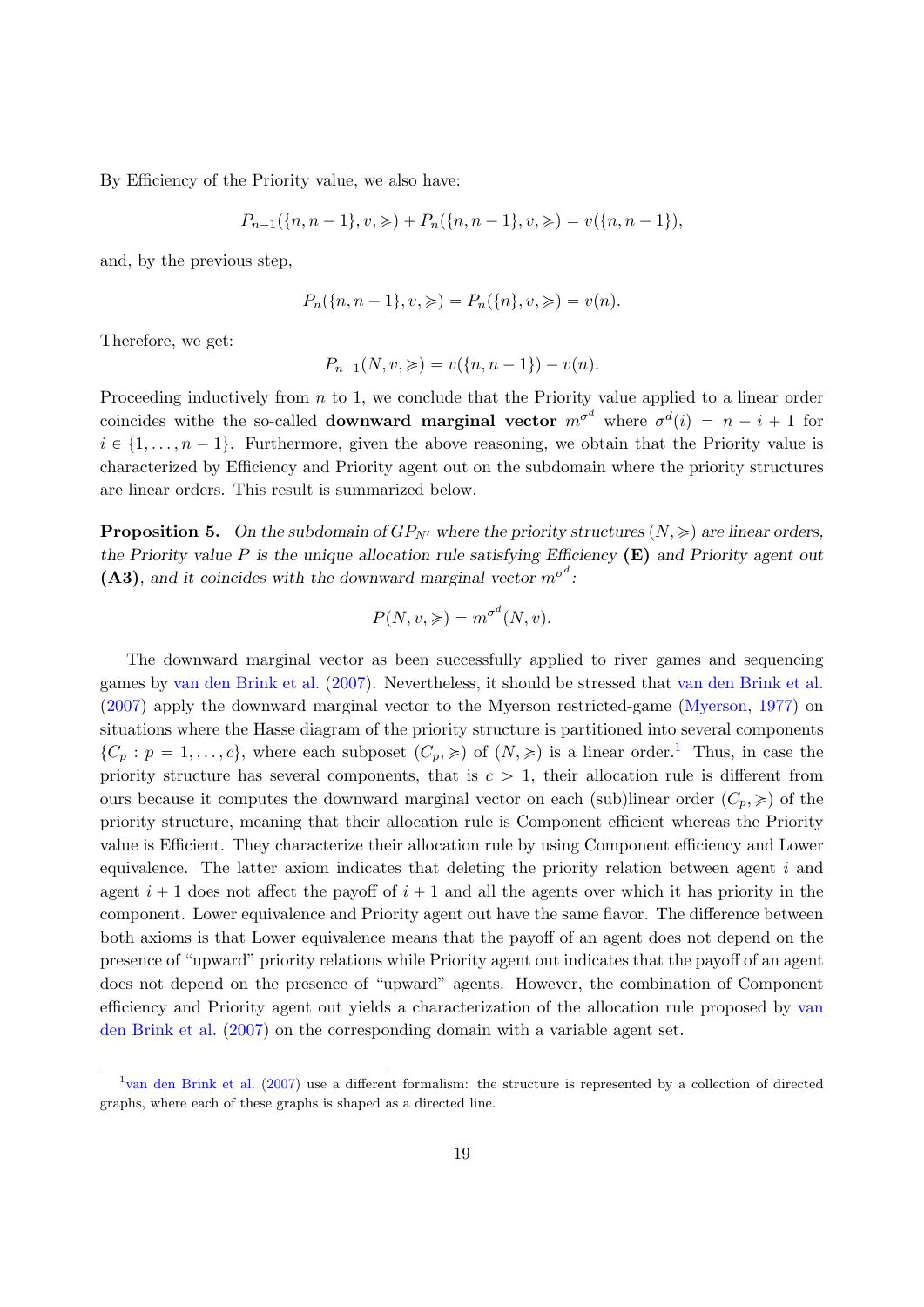#### 5. Comparison with other models and allocation rules

Two other prominent models use a poset to model the relations among the agents: cooperative games with a permission structure introduced by Gilles et al. (1992) and cooperative games under precedence constraints introduced by Faigle and Kern (1992). In this section, we compare the Priority value with the Permission value for cooperative games with a permission structure and with the Precedence Shapley value for cooperative games under precedence constraints.

#### 5.1. Cooperative games with a permission structure

Gilles et al. (1992) consider situations where cooperation between agents in a cooperative TUgame  $(N, v) \in G_N$  is influenced by a hierarchical structure represented by a directed graph on N. In case the directed graph is acyclic these situations can be represented by a poset  $(N, \geq) \in P_N$ , called a **permission structure**, and the triple  $(N, v, \geqslant)$  is a TU-game with a permission structure. In this model, the permission structure affects the possibilities of cooperation between the agents in the sense that each agent needs permission from all its superiors to cooperate, where the set of superiors of agent i corresponds to the priority group on i in our model. The relation  $\geq$  determines how coalitions are **evaluated**: a coalition is called **feasible** if for each member of this coalition all its superiors are also in the coalition. Therefore, a coalition  $S$  is feasible if it satisfies the following permission constraints: for each agent  $i \in S$ ,  $j \geq i$  implies  $j \in S$ . For each coalition S, the interior  $\sigma_{\geqslant}(S)$  of S, also called the sovereign part of S, is the greatest – with respect to set inclusion – feasible subcoalition of S:  $\sqrt{2}$ 

$$
\sigma_{\geqslant}(S)=S\backslash\bigg(\bigcup_{j\in N\backslash S}\downarrow_{\geqslant}j\bigg).
$$

The closure  $\alpha_{\geq}(S)$  of a coalition S, also called the authorizing part of  $S$  – is the smallest feasible coalition containing S:  $\sqrt{2}$ 

$$
\alpha_{\geqslant}(S)=S\cup\bigg(\bigcup_{i\in S}\uparrow_{\geqslant}i\bigg).
$$

Thus, a coalition S is feasible if and only if coincides with its interior  $\sigma_{\geq}(S)$  and its closure  $\alpha_{\geq}(S)$ .

Gilles et al. (1992) introduce a **restricted game**  $(N, v_{\geq}) \in G_N$  which assigns to each coalition the worth of its interior:

$$
\forall S \subseteq N, \quad v_{\geqslant}(S) = v(\sigma_{\geqslant}(S)).
$$

van den Brink and Gilles (1996) define the **Permission value**  $\rho$  as the allocation rule that assigns to each TU-game with a permission structure  $(N, v, \geqslant)$  the Shapley value of its restricted game  $(N, v_{\geqslant})$ :

$$
\rho(N, v, \geqslant) = \text{Sh}(N, v_{\geqslant}).
$$

By definition of the closure and the interior of a coalition  $S$ , we have:

$$
\forall S, T \subseteq N, \quad \left[S \subseteq \sigma_{\geq}(T)\right] \Longleftrightarrow \left[\alpha_{\geq}(S) \subseteq T\right], \text{ and so } u_S(\sigma_{\geq}(T)) = u_{\alpha_{\geq}(S)}(T).
$$

From this and the definition of the Shapley value, the Permission value can be rewritten as:

$$
\forall i \in N, \quad \rho_i(N, v, \geqslant) = \sum_{S \in 2^N : \alpha_{\geqslant}(S) \ni i} \frac{\Delta_S(v)}{|\alpha_{\geqslant}(S)|}.
$$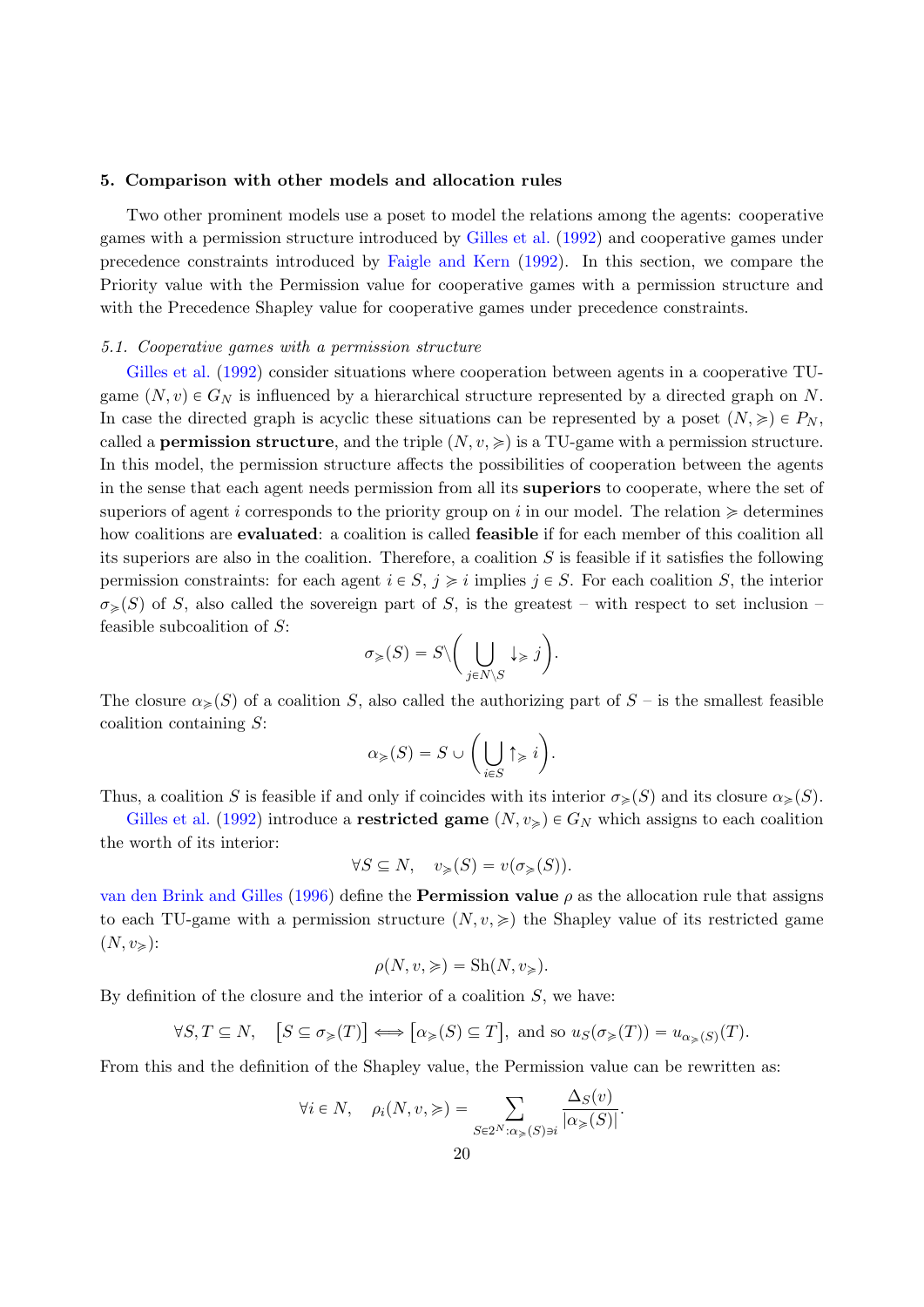There are two major differences with our model. First, in our model all coalitions are feasible, the priority structure only comes into play in the process of allocating the Harsanyi dividend of each coalition and not in the evaluation of a coalition. Second, the Priority value is a Harsanyi solution, as defined in (2), while the Permission value is not. The Permission value distributes the Harsanyi dividend of each coalition equally within its authorizing set and so possibly outside the coalition itself.

van den Brink and Gilles (1996, Theorem 4.4) provide an axiomatic characterization of the permission value in terms of Efficiency, Additivity, the Strongly Inessential agent axiom, Strongly inessential relational axiom, Structural monotonicity, and the Necessary agent axiom. Strongly Inessential agent axiom indicates if a null agent has no subordinates (the agents over whom it has priority in our model), then it obtains a null payoff. Strongly inessential relational axiom indicates that the deletion of a null agent with no subordinates does not affect the payoff of the remaining agents. Structural monotonicity states that in a monotone TU-game, an agent earns a least as much as their successors.<sup>2</sup> Finally, the Necessary agent axiom indicates that any necessary agent earns as least as much as any other agents in a monotone TU-game.

The Priority value satisfies the Strongly Inessential agent axiom because it satisfies the stronger Null agent axiom by Proposition 1 and Proposition 2. The Priority value also satisfies the Strongly inessential relational axiom because, by Proposition 4, it satisfies the stronger Null agent out axiom. On the other hand, the Priority value satisfies neither the Necessary agent axiom nor Structural monotonicity. It does not satisfy the Necessary agent axiom because the later implies that two necessary agents obtain the same payoff in a monotone TU-game. Under the Priority value, two necessary agents do not necessary earn the same payoff in a monotone TU-game, unless they share the same priority group on them by the Necessary and priority agent axiom and Proposition 4. To see that the Priority value violates Structural monotonicity, consider the following example.

**Example 3.** Assume that the members of  $N = \{1, 2, 3\}$  are linearly ordered as follows:  $1 > 2 > 3$ ; and that the monotone TU-game  $(N, v)$  is given by  $v(N) = 3$ ,  $v(S) = 2$  if  $|S| = 2$ , and  $v(S) = 0$  if  $|S| = 1$ . Because  $(N, \geqslant)$  is a linear order, by Proposition 5, the Priority value coincides with the downward marginal vector  $m^{\sigma^d}$ . Even if  $1 > 2$ , we have  $m_1^{\sigma^d}$  $p_1^{\sigma^a}(N, v, \geqslant) = v(N) - v(\lbrace 2, 3 \rbrace) = 1$  which is strictly less that  $m_2^{\sigma^d}$  $\sigma^{\alpha}(N, v, \geqslant) = v(\{1, 2\}) - v(\{1\}) = 2.$ 

For a detailed survey on the Permission value and its applications, we refer the reader to van den Brink (2017) who presents the alternative disjunctive and local restricted games.

#### 5.2. Cooperative games under precedence constraints

Faigle and Kern (1992) introduce TU-games under precedence constraints represented by a triple  $(N, v, \geqslant)$  where  $(N, \geqslant)$  is a poset. They consider that the relation  $i \geqslant j$  means that the presence of  $i$  enforces the presence of  $j$  in a coalition, and that the poset determines how coalitions form. Thus, and unlike in TU-games with permission structures, certain coalitions are not allowed to form in TU-games under precedence constraints. In this model, the coalition function  $v$  is defined

<sup>&</sup>lt;sup>2</sup>An agent j is a successor of i in  $(N, \geqslant)$  if  $i > j$  and there is not other  $\ell \in N\setminus\{i, j\}$  such that  $i > \ell > j$ .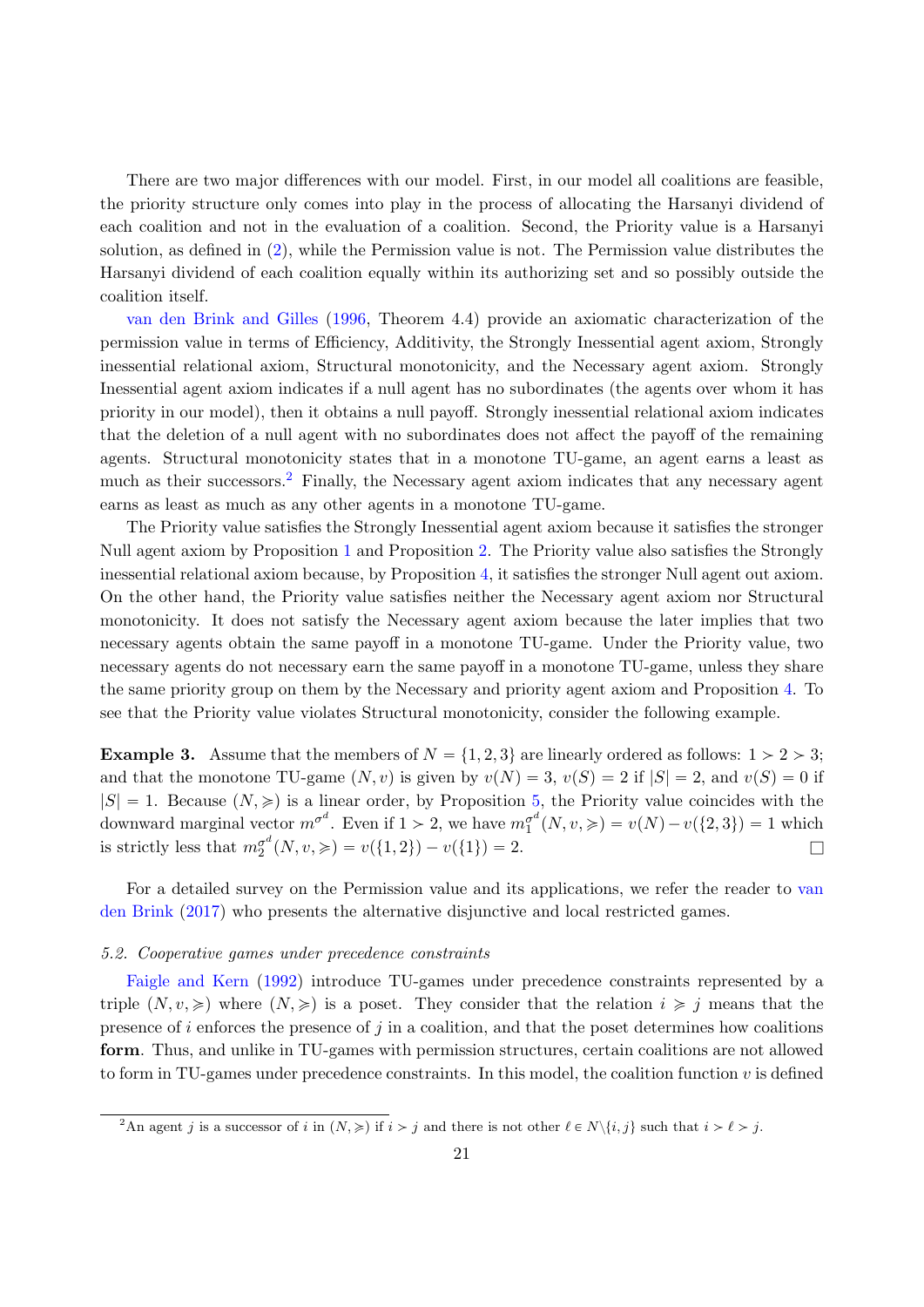on the **restricted domain**  $\mathcal{D}_{\geq \geq 2^N}$  which is the set of coalitions such that for any agent in the coalition all its successors with respect to  $(N, \geqslant)$  also belong to this coalition. That is,  $S \in \mathcal{D}_{\geqslant}$  if for each  $i \in S$ ,  $i \geq j$  implies  $j \in S$ . In a more formal way,  $\mathcal{D}_{\geq j}$  is the collection of **downsets** of  $(N, \geqslant)$  defined as  $\mathbf{r}$ 

$$
\mathcal{D}_\geqslant=\big\{S\subseteq N:\forall i\in S,\ \downarrow_\geqslant i\subseteq S\big\},
$$

and forms a lattice of sets endowed with set inclusion, meaning that  $\mathcal{D}_{\geqslant}$  is closed under union and intersection.<sup>3</sup>

**Example 4.** Consider the poset  $(N \geq)$  given in Example 1. The collection of downsets is  $\mathcal{D}_{\geq \{10\}, \{10\}, \{8, 9, 10\}, \{7, 9\}, \{6, 7, 8, 9, 10\}\}\$ and the corresponding Hasse diagram of  $(\mathcal{D}_{\geqslant}, \subseteq)$ is represented by the Figure 3.  $\Box$ 



Figure 3: The lattice  $(\mathcal{D}_{\geqslant}, \subseteq)$ .

In short a TU-game under precedence constraints is a triple  $(N, v, \geqslant)$  where  $(N, \geqslant)$  is a poset and  $(N, v)$  a TU-game such that  $v : \mathcal{D}_\geq \longrightarrow \mathbb{R}$ . Faigle and Kern (1992) introduce a Shapleylike value for TU-game under precedence constraints by restricting the set of orderings  $O(N)$  to the subset of orderings  $O_{\geqslant}(N)$  compatible with  $(N, \geqslant)$ :

$$
O_{\geqslant}(N) = \{ \sigma \in O(N) : \sigma(i) > \sigma(j) \text{ if } i > j \}.
$$

Given a TU-game under precedence constraints  $(N, v, \geqslant)$ , the **precedence Shapley value**  $\phi$  is defined as:

$$
\forall i \in N, \quad \phi_i(N, v \geqslant) = \frac{1}{|O_{\geqslant}(N)|} \sum_{\sigma \in O_{\geqslant}(N)} m_i^\sigma(N, v) = \sum_{S \in \mathcal{D}_\geqslant: S \ni i} \frac{h_{S,i}(N, \geqslant)}{\sum_{j \in S} h_{S,j}(N \geqslant)} \Delta_S(v),
$$

where  $h_{S,i}(N, \geqslant)$  is called the **hierarchical strength** of i in S an is given by the number of orderings in  $O_{\geq}(N)$  where agent  $i \in S$  enters after the agents in  $S \setminus i$ .

Once again, there are two major differences with our model. The first one is that here certain coalitions are not allowed to form. Second, if we concentrate the analysis on a downset  $S$ , the

<sup>&</sup>lt;sup>3</sup>In a dual way, this is also true for the set of feasible coalitions in the model of Gilles et al. (1992).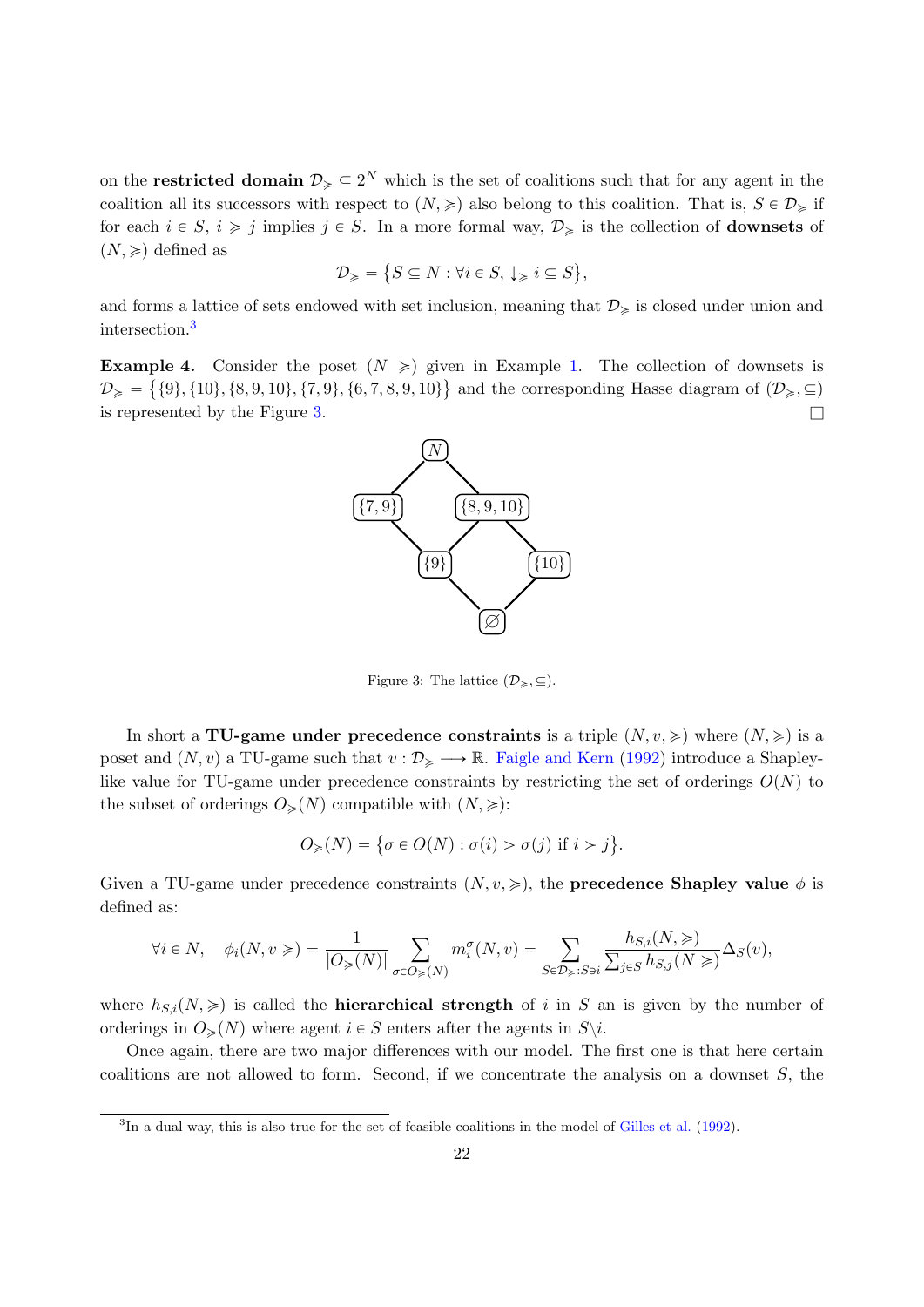allocation rule φ distributes the Harsanyi dividend  $\Delta_S(v)$  among the priority agents in  $M(S, \geqslant)$  but proportionally to their hierarchical strength. Indeed, if there j such that  $j > i$ , then  $h_{S,i}(N, \geqslant) = 0$ . In contrast, the Priority value P distributes  $\Delta_S(v)$  equally among the members of  $M(S, \geqslant)$ . Of course, in case  $(N, \geqslant)$  is a linear order, the only one ordering compatible with  $(N, \geqslant)$  is  $\sigma^d$  so that

$$
\phi_i(N, v \geqslant) = m^{\sigma^d}(N, v) = P(N, w, \geqslant)
$$

for any  $(N, w) \in G_N$  such that the subgame  $w^{\mathcal{D}_{\geq \mathbb{R}}}$  induced by  $\mathcal{D}_{\geq \mathbb{R}}$  coincides with v.

Faigle and Kern (1992) provide an axiomatization of the precedence Shapley value, using Efficiency, Linearity (Additivity plus Homogeneity of degree 1), the Null agent axiom and the Hierarchical strength axiom. The latter stipulates that, in a unanimity game on a downset  $S$ , agents in S are rewarded according to their relative hierarchical strengths. As noted above, the Priority value does not satisfies this principle, but satisfies Linearity and the Null agent axiom. For more information on cooperative games under precedence constraints and their solutions, see Algaba et al. (2017).

Below is a numerical example that captures the differences between the three allocation rules discussed in this section.

Example 5. For the poset given in Example 1, the set of feasible orderings is

$$
O_{\geqslant}(N)=\big\{(10,9,8,7,6),(9,10,8,7,6),(10,9,7,8,6),(9,10,7,8,6),(9,7,10,8,6)\big\}
$$

where, for the sake of simplicity,  $(10, 9, 8, 7, 6)$  means that agent 10 is ranked first, and so on. Consider the unanimity TU-game on the downset  $S = \{7, 8, 9, 10\} \in \mathcal{D}_{\geq 0}$ , the hierarchical strengths are  $h_{S,9}(N, \geqslant) = h_{S,10}(N, \geqslant) = 0$  and  $h_{S,7}(N, \geqslant) = 2$  and  $h_{S,8}(N, \geqslant) = 3$ . We also have  $\sigma_{\geqslant}(S) = \varnothing$ and  $\alpha_{\geqslant}(S) = N$  so that  $(u_S)_{\geqslant} = u_N$ . Finally,  $M(S, \geqslant) = \{7, 8\}$ . Therefore, with a slight abuse of notation,

$$
P(N, uS, \geqslant) = \left(0, \frac{1}{2}, \frac{1}{2}, 0, 0\right), \quad \phi(N, uS, \geqslant) = \left(0, \frac{2}{5}, \frac{3}{5}, 0, 0\right), \text{ and } \rho(N, uS, \geqslant) = \left(\frac{1}{5}, \frac{1}{5}, \frac{1}{5}, \frac{1}{5}, \frac{1}{5}\right).
$$

**Remark 4.** If  $(N, \geqslant)$  is the trivial poset, then  $\mathcal{D}_{\geqslant} = 2^N$ ,  $\sigma(S) = S$  and  $M(S, \geqslant) = S$  for any coalition S, so that:

$$
P(N, v, \geqslant) = \rho(N, v, \geqslant) = \phi(N, v, \geqslant) = \text{Sh}(N, v).
$$

This means that the Priority value P, the Permission value  $\rho$  and the Precedence Shapley value  $\phi$ are generalizations of the Shapley value.

#### 6. Applications

#### 6.1. Queueing problems

A finite set of agents  $N \subseteq \mathbb{N}$  of size n stands to receive a service from a facility that can handle only one agent at time. Each agent  $i \in N$  is characterized by its unitary waiting cost  $\theta_i \geq 0$ .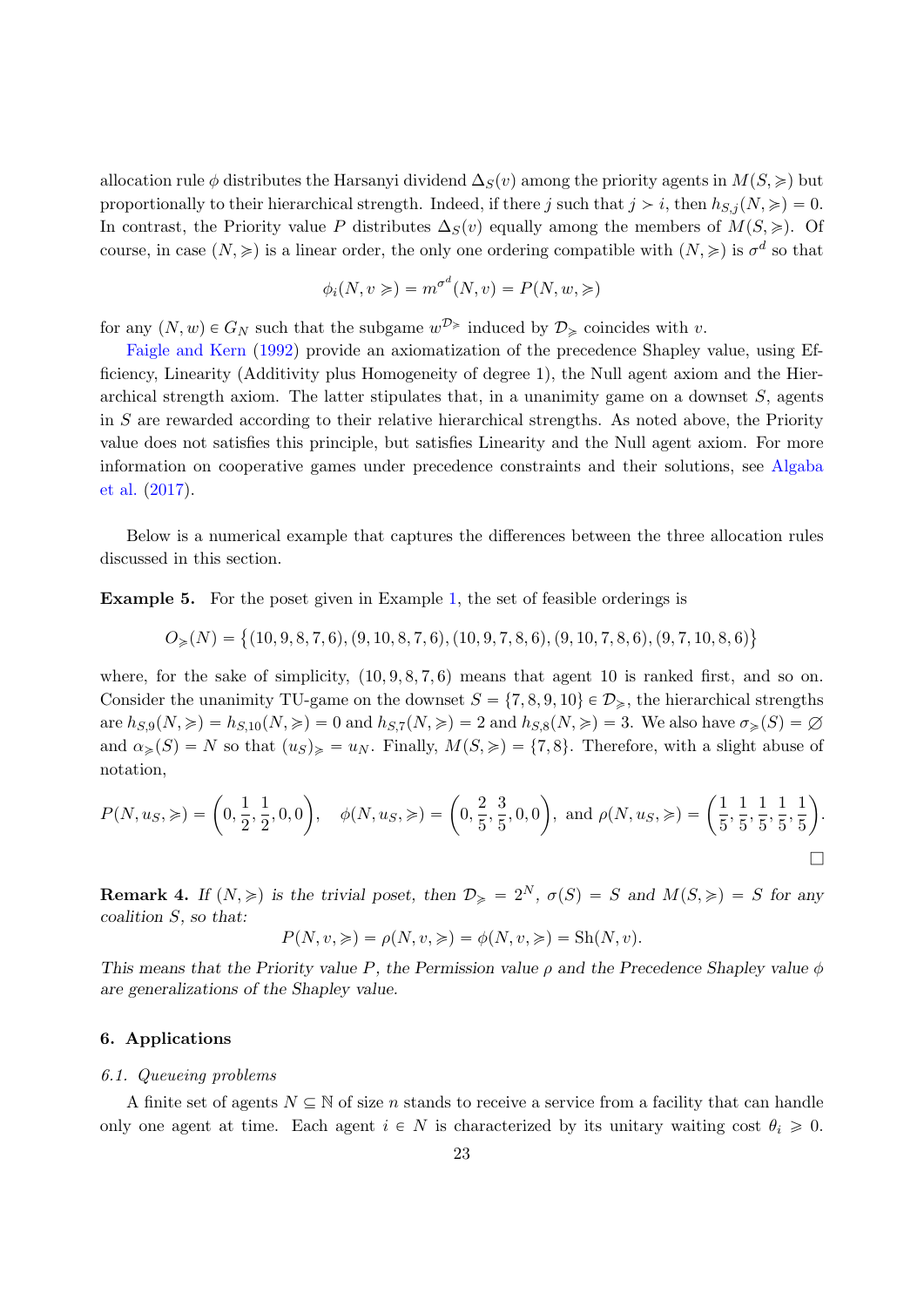Each agent is assigned a position  $\sigma(i) \in \{1, \ldots, n\}$  in a queue and receives a transfer (positive or negative)  $t_i \in \mathbb{R}$ . If agent i is served in the  $\sigma(i)$ th position, then its waiting cost is  $-(\sigma(i)-1)\theta_i$ . Utility is linear in position and transfer, that is:

$$
u_i(\sigma_i, t_i | \theta_i) = -(\sigma(i) - 1)\theta_i + t_i,
$$

where  $t_i > 0$  means that i receives a compensation from the other agents, and  $t_i < 0$  means that i has to pay that amount as compensation to other agents.

A queueing problem Q is a pair  $(N, \theta)$ , where N is a finite set of agents and  $\theta = (\theta_i)_{i \in N}$  is a list of waiting costs. Given  $Q = (N, \theta)$ , a **feasible allocation** is a pair  $(\sigma, t)$  where  $\sigma \in O(N)$  is a list of waiting costs. Given  $Q = (N, \theta)$ , a **reasible anocation** is a pair  $(\theta, t)$  where  $\theta \in O(N)$  is<br>an ordering, representing a queue, on N and  $t = (t_i)_{i \in N}$  is a list of transfers such that  $\sum_{i \in N} t_i \leq 0$ . An allocation is **optimal** if  $\sigma$  minimizes the total waiting costs and t is budget balanced, that is:

$$
\sigma \in \arg \min_{\sigma' \in O(N)} \sum_{i \in N} (\sigma'(i) - 1)\theta_i
$$
, and  $\sum_{i \in N} t_i = 0$ .

It is known that an optimal queue  $\sigma$  serves agents in the non-increasing order of waiting costs and that any queue with this property is optimal. In particular, if all unitary waiting costs are different, there is a unique optimal queue. If two agents have identical unitary waiting costs, these agents are served consecutively but in any order. An **allocation rule**  $f$  associates to each queueing problem  $Q = (N, \theta)$  a non-empty subset  $f(Q)$  of optimal allocations.

Maniquet (2003) solves queueing problems by treating them as TU-games. Given a queueing problem  $Q = (N, \theta)$ , he introduces the corresponding TU-game  $(N, v_Q)$  where the worth of each coalition  $S$  is given by its optimal total waiting costs under the optimistic assumption that they are served before agents in  $N\backslash S$ :

$$
\forall S \subseteq N, \quad v_Q(S) = -\sum_{i \in S} (\sigma_S(i) - 1)\theta_i,
$$

where  $\sigma_S \in O(S)$  is an optimal queue for the subproblem  $(S, (\theta_i)_{i \in S})$ .

Maniquet (2003, Lemma 1) provides an expression of the Shapley value applied to  $(N, v_Q)$ . To compute the Shapley value of the optimistic queueing TU-game  $(N, v<sub>O</sub>)$ , it should be noted that the Harsanyi dividend of any coalition S of size  $s \neq 2$  is equal to zero and the Harsanyi dividend of a coalition S of size 2 is equal to the minimum between the unitary waiting costs of its members. Formally,

$$
\Delta_S(v) = \begin{cases}\n-\min\{\theta_i : i \in S\} & \text{if } |S| = 2, \\
0 & \text{otherwise.} \n\end{cases}
$$
\n(6)

From this, it easy to compute the Shapley value viewed as the Harsanyi solution which distributes equally the dividend of each coalition to its members:

$$
\forall i \in N, \quad \text{Sh}_i(N, v_Q) = -(\sigma(i) - 1)\frac{\theta_i}{2} \quad - \sum_{j \in N: \sigma(j) > \sigma(i)} \frac{\theta_j}{2}.
$$

Therefore, each agent pays half of its waiting cost in an optimal queue plus half of the unit waiting cost of each agent placed behind it in that queue. Now, assume that the allocation  $(\sigma, t)$  for the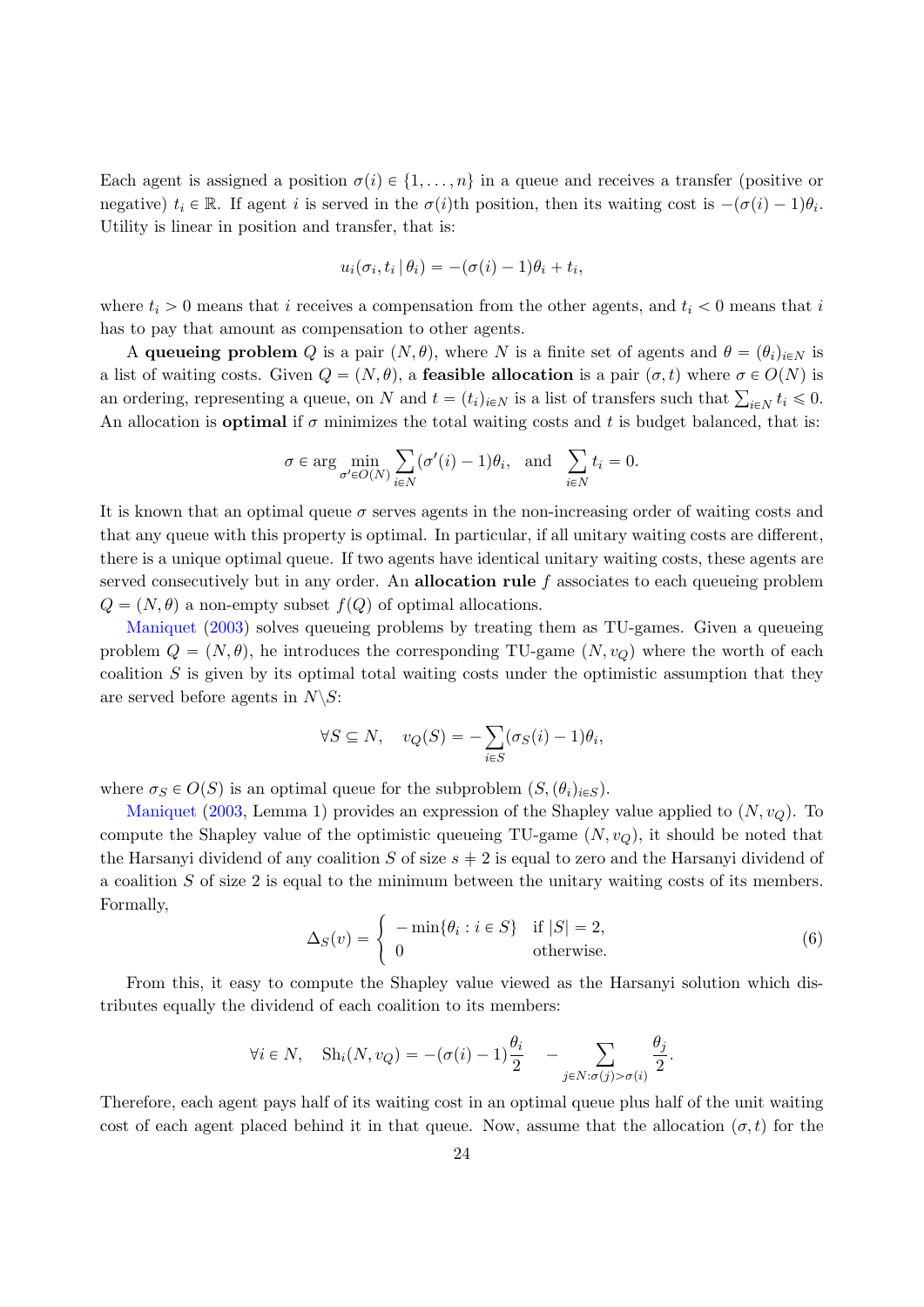queueing problem  $Q = (N, \theta)$  is such that each agent's utility is equal to its Shapley value in  $(N, v<sub>O</sub>)$ . Then, the transfers are given by:

$$
\forall i \in N, \quad t_i = u(\sigma_i, t_i | \theta_i) + (\sigma(i) - 1)\theta_i
$$
  
= Sh<sub>i</sub>(N, v<sub>Q</sub>) + (\sigma(i) - 1)\theta\_i  
= (\sigma(i) - 1)\frac{\theta\_i}{2} - \sum\_{j \in N: \sigma(j) > \sigma(i)} \frac{\theta\_j}{2}. (7)

Moreover, the allocation  $(\sigma, t)$  is an optimal allocation. In particular, the fact that t is budged balanced comes from the Efficiency of the Shapley value. One can remark that each agent's transfer does not depend on the unitary waiting costs of agents preceding it in an optimal queue. Therefore, an increase in agent's unitary waiting cost should not affect the agents following it in an optimal queue. Maniquet (2003, Theorem 1, see also Chun, 2016) uses this property together with a principle of efficiency, a principle of equal treatment of equals and a principle of Pareto indifference to characterize the allocation rule  $f$  which selects all the allocations assigning to the agents utilities the Shapley value of the corresponding TU-game.

Now, we consider queueing problems with priority structure as a triplet  $(N, \theta, \geqslant)$ , where  $(N, \theta)$  is a queueing problem and  $(N, \geqslant)$  is a poset. The relation  $i \geqslant j$  still means that agent is has priority over agent  $j$ . However, in the context of a cost sharing problem, this priority should translate into a larger share of the total cost to  $i$  than to  $j$ , all other things being equal. In other words, the total waiting costs must be allocated as a priority to  $i$  rather than  $j$ .

For a given  $i \in N$ , denote by  $\mathcal{I}_{\geqslant}(i)$  the set of incomparable agents with i in  $(N, \geqslant)$ . Consider the optimistic queueing TU-game endowed with the corresponding priority structure  $(N, v_Q, \geqslant)$ . The following proposition shows that the Priority value is a very natural solution which can be easily compared to the Shapley value. For each pair of agents, the Shapley value distributes equally the minimal unit waiting cost among them whereas the Priority value takes into account their relative priority, i.e. which has priority in assuming this minimal unit waiting cost. Precisely, if one agent has priority over another agent, then it fully pays the minimal unit waiting cost. Otherwise, the distribution is not impacted. Furthermore, each agent's transfer computed with respect to the Priority value does not depend on the unitary waiting costs of agents preceding it in an optimal queue nor of agents having priority on it (whether they are preceding it in an optimal queue or not).

**Proposition 6.** Consider the queueing problem with a priority structure  $(N, \theta, \geqslant)$  and the corresponding optimistic queueing TU-game with priority structure  $(N, v<sub>O</sub>, \geqslant)$ . Then, the Priority value is given by: for each  $i \in N$ ,

$$
P_i(N, v_Q, \geqslant) = - \theta_i \left( |\{ j \in N : \sigma(j) < \sigma(i) \& i \geqslant j \}| + \frac{|\{ j \in N : \sigma(j) < \sigma(i) \& j \in \mathcal{I}_{\geqslant}(i) \}|}{2} \right) - \sum_{\substack{j \in N : \sigma(j) > \sigma(i) \\ i \geqslant j}} \theta_j - \sum_{\substack{j \in N : \sigma(j) > \sigma(i) \\ j \in \mathcal{I}_{\geqslant}(i)}} \frac{\theta_j}{2} \tag{8}
$$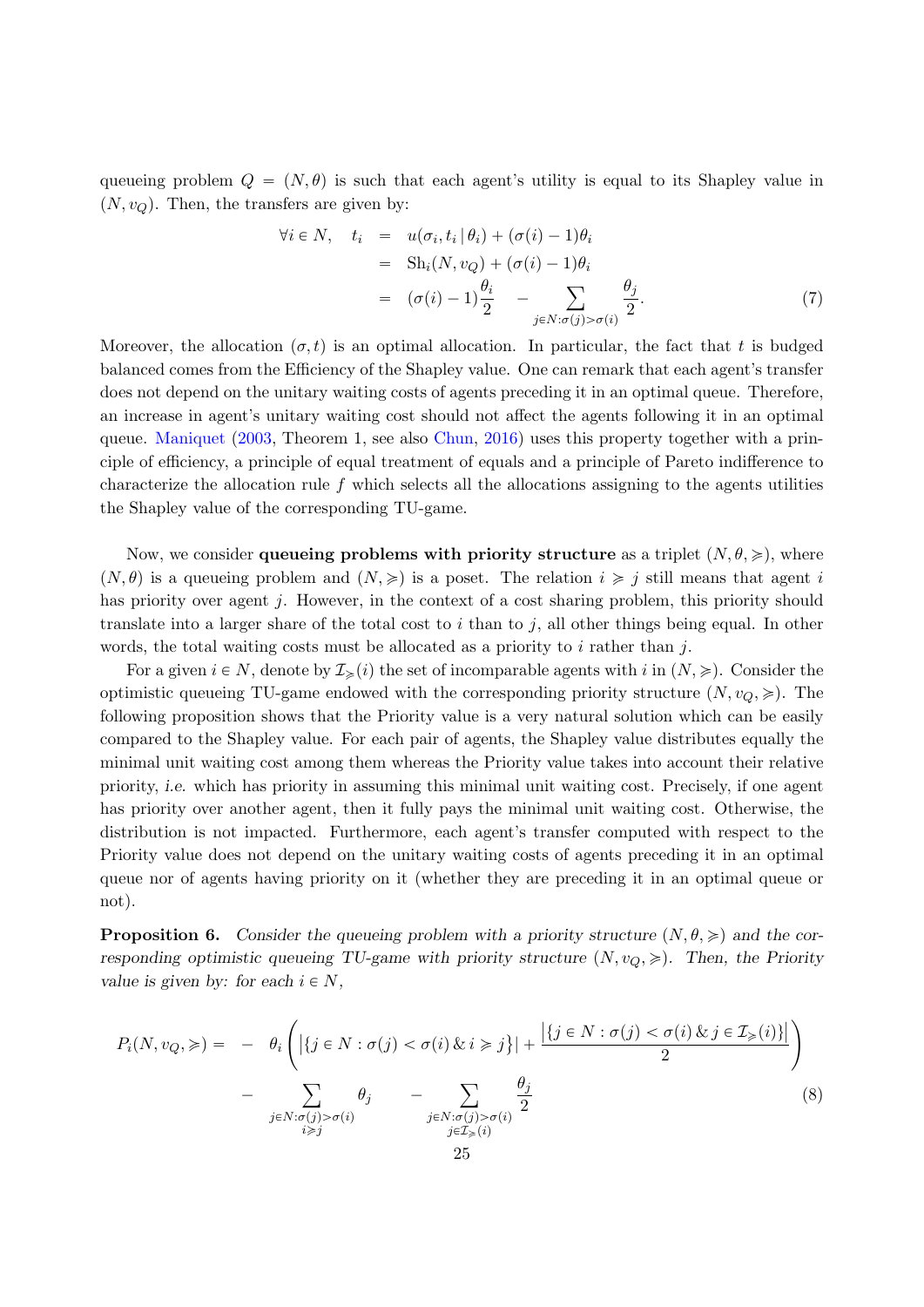Consequently, the associated transfer is equal to ˜

$$
t_i = \theta_i \left( |\{ j \in N : \sigma(j) < \sigma(i) \& j \geq i \}| + \frac{|\{ j \in N : \sigma(j) < \sigma(i) \& j \in \mathcal{I}_{\geq}(i) \}|}{2} \right) - \sum_{\substack{j \in N : \sigma(j) > \sigma(i) \\ i \geq j}} \theta_j - \sum_{\substack{j \in N : \sigma(j) > \sigma(i) \\ j \in \mathcal{I}_{\geq}(i)}} \frac{\theta_j}{2} \tag{9}
$$

**Proof.** Pick an agent  $i \in N$ . The Harsanyi dividends shown in (6) only involve coalitions of size 2. Thus, to compute the Priority value for each agent  $i \in N$ , we only have to consider coalitions  $S = \{i, j\}$  for  $j \in N\backslash i$  in (5). Now, we have four cases: either  $M(\{i, j\}, \geqslant) = \{i\}$ , that is  $i \geqslant j$ , or  $M({i, j}, \geqslant) = {i, j}$ , that is  $j \in I_{\geqslant}(i)$ ; and either  $\min{\lbrace \theta_i, \theta_j \rbrace} = \theta_i$ , that is  $\sigma(j) < \sigma(i)$ , or  $\min\{\theta_i,\theta_j\}=\theta_j$ , that is  $\sigma(j)>\sigma(i)$ . Each case gives rise to the four parts of the right hand side of  $(8)$ .

**Example 6.** Consider the queueing problem with priority structure  $(N, \theta, \geqslant)$  such that  $\geqslant$  is a linear order. Without loss of generality, suppose  $1 \geqslant 2 \geqslant \ldots \geqslant n$ , and take an optimal queue  $\sigma$ . Because there is no pair of incomparable agents, the transfers corresponding to the Priority value (8) simplify to:  $\mathbf{r}$ 

$$
t_i = \theta_i \Big| \{ j \in N : \sigma(j) < \sigma(i) \, \& j \geq i \} \Big| \quad - \sum_{\substack{j \in N : \sigma(j) > \sigma(i) \\ i \geq j}} \theta_j. \tag{10}
$$

This formula can be implemented through the following transfer mechanism. From the optimal queue  $(\sigma(1), \ldots, \sigma(n))$ , we sort the agents according to the bubble sort algorithm that runs as follows. Starting from the first pair of consecutive agents in the queue, it compares and swaps them if they are in the wrong order with respect to the linear priority structure  $(N, \geqslant)$ . The swap gives rise to a transfer between them: the agent which moves to the front position obtains the other agent's unit waiting cost. This operation is repeatedly applied to the newly obtained queue up to the last pair of consecutive agents. Then, the procedure restarts from the first pair of consecutive agents along the newly created queue and goes on until it coincides with the priority structure  $(N, \geqslant)$ . The overall transfers paid or received by an agent are equal to the transfer given by (10).

For instance, set  $n = 4$ , so that  $1 \ge 2 \ge 3 \ge 4$ , and  $\sigma = (3, 1, 4, 2)$ . The resulting optimal queue and the bubble sort mechanism are represented below in Figure 4. In a situation where the optimal queue and the priority ordering are very different and necessitate important transfers between the agents, the bubble sort algorithm can be considered as a gradual regime change. In the first step, agent 3 and 1 swap positions since agent 1 has priority over 3 in assuming a larger share of the total waiting costs. A first transfer from 1 to 3 corrects the gap between the position of 1 in the queue and the position it occupies in the order of payment priorities. The new ordering that is obtained is one step closer to the priority ordering. Two additional swaps with similar interpretations are further needed to match the priority ordering.  $\Box$ 

#### 6.2. Bankruptcy problems

A bankruptcy problem  $B = (N, E, c)$  is described by a set of creditors N, an estate  $E > 0$ and a vector of nonnegative claims  $c = (c_i)_{i \in N}$  such that  $E < \sum_{i \in N} c_i$ . Bankruptcy problems can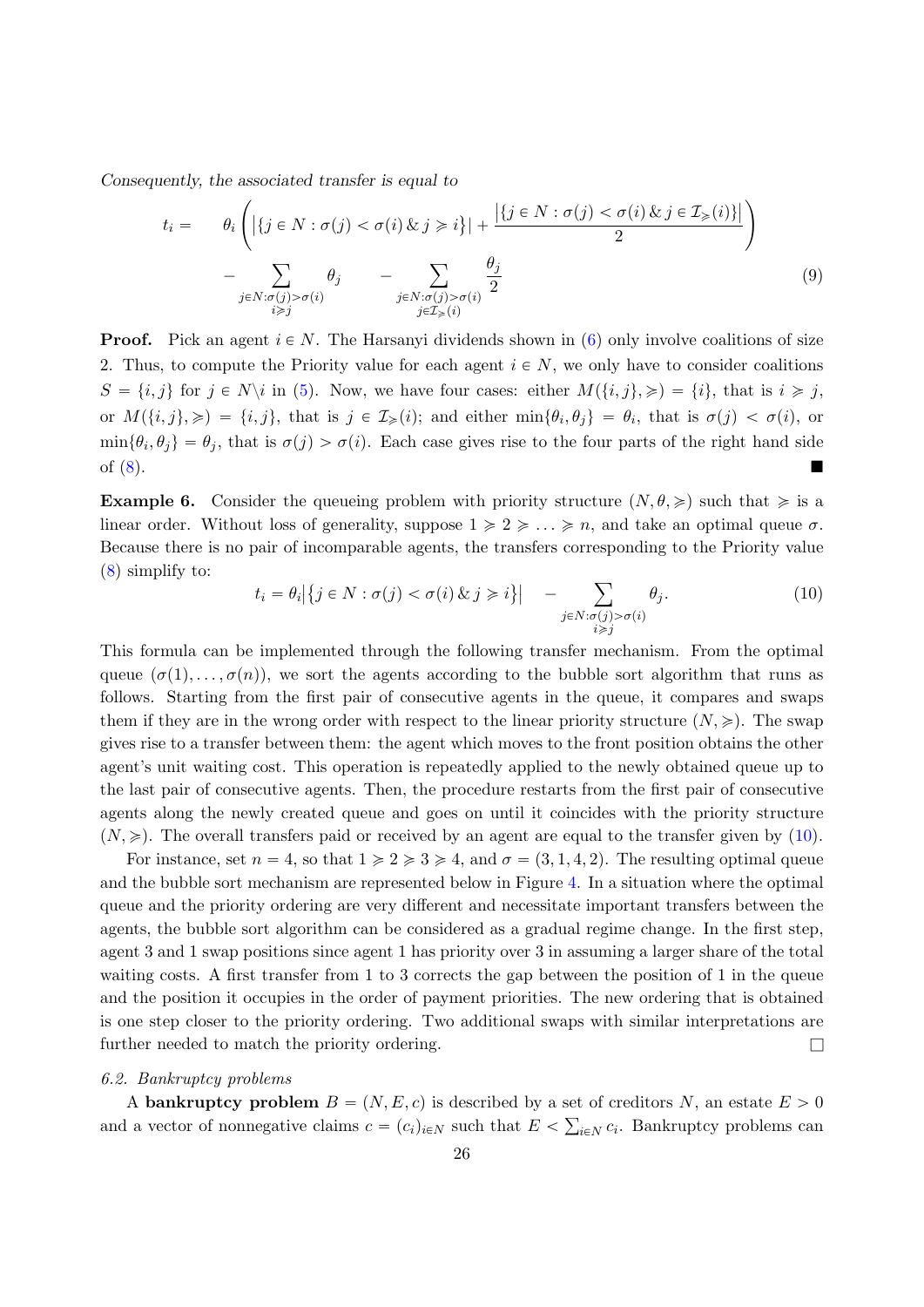

Figure 4: Computation of transfers using the bubble sort mechanism

be apprehended by cooperative games. O'Neill (1982) introduces the classical bankruptcy game  $(N, v_B)$  associated with B such that, for each  $S \subseteq N$ , \*

$$
v_B(S) = \max\bigg\{0; E - \sum_{i \in N \setminus S} c_i\bigg\},\,
$$

in which each coalition S gets either zero or what remains of the estate once the other creditors have obtained their claims. Alternatively, a bankruptcy problem can be studied without introducing cooperative games. As an example, Moulin (2000) characterizes the so-called priority rules, in which the individual claims are satisfied according to an exogenous ordering of the agents until the estate is exhausted; the remaining agents getting nothing. Formally, for an ordering  $(\sigma(1), \ldots, \sigma(n))$ , the interpretation is that agent i has priority over agent j if  $\sigma(i) < \sigma(j)$ . The **priority rule** associated with  $\sigma$  is the payoff vector  $y^{\sigma}(B)$  defined as follows. Beforehand, compute the unique rank  $r^* \in \{1, \ldots, n\}$  such that

$$
\sum_{k=1}^{r^{*}-1} c_{\sigma^{-1}(k)} \leq E < \sum_{k=1}^{r^{*}} c_{\sigma^{-1}(k)}.
$$

Then,

$$
y_i^{\sigma}(B) = \begin{cases} c_i & \text{if } \sigma(i) \in \{1, ..., r^* - 1\}, \\ E - \sum_{k=1}^{r^*} c_{\sigma^{-1}(k)} & \text{if } \sigma(i) = r^*, \\ 0 & \text{if } \sigma(i) \in \{r^* + 1, ..., n\}. \end{cases}
$$

Each agent with a rank lower than  $r^*$  gets its full claim, the agent at rank  $r^*$  gets what remains of E and the other agents get nothing.

Now, we consider bankruptcy problems with priority structure as a pair  $(B, \geqslant)$ , where  $\geq$  is a priority structure on N. In this framework, we would like to construct a cooperative game which takes the priority structure into account in the most natural way. In order to do so, for each coalition  $S \subseteq N$ , define the priority group on S as ˙˙

$$
P_{\geqslant}(S) = \bigg(\bigcup_{i \in S} \uparrow_{\geqslant} i\bigg) \setminus \bigg(S \cup \bigg(\bigcup_{i \in S} \downarrow_{\geqslant} i\bigg)\bigg).
$$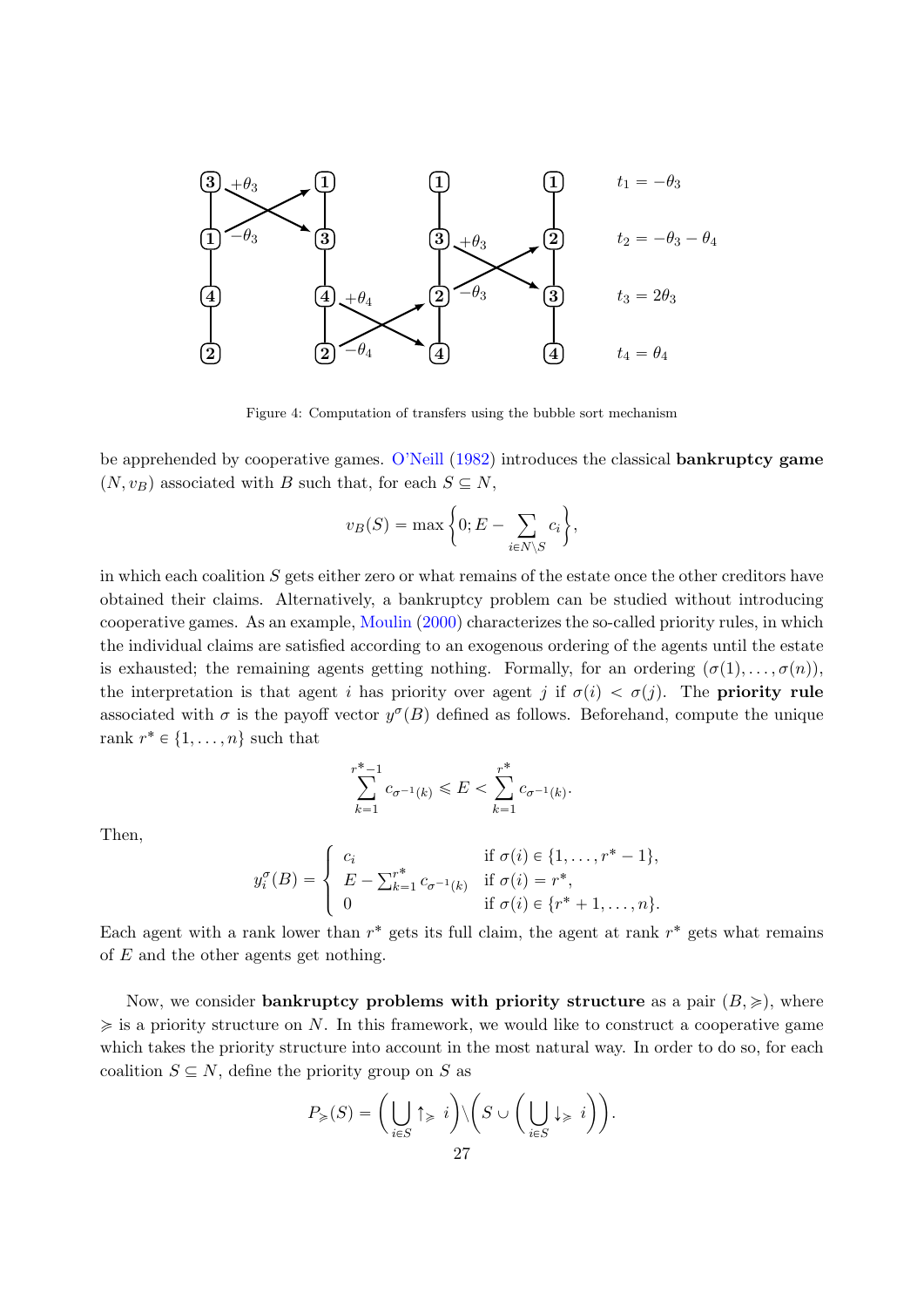These are the agents outside S which have priority over a member of S but on which no-one in S has priority. The **bankruptcy game with priority structure**  $(N, v_B^{\geq})$  associated with  $(B, \geq)$  is such that, for each  $S \subseteq N$ , \*

$$
v_B^{\geq}(S) = \max \bigg\{0; E - \sum_{i \in P_{\geq}(S)} c_i \bigg\}.
$$

In words,  $v_B^{\geq}(S)$  is either zero or what remains of the estate once the agents having priority over S have obtained their claims. Since  $P_{\geqslant}(S) \subseteq N \backslash S$ , note that  $v_B^{\geqslant}(S) \geqslant v_B(S)$ , and of course  $v_B^{\geq}(N) = v_B(N) = E$ . We show that if the Priority value is applied to the game  $(N, v_B^{\geq})$  associated with a linear order  $\geq$ , then it coincides with a certain priority rule characterized in Moulin (2000): claims are distributed in accordance with the linear priority order  $\geq$  until the estate is exhausted.

**Proposition 7.** Consider the bankruptcy problems with priority claims  $(B, \geq)$  such that  $\geq$  is a linear order. Then  $P(N, v_B^{\geq}) = y^{\sigma^{\geq}}(B)$  where  $\sigma^{\geq}(i) = n - |\downarrow_{\geq} i|$  for each  $i \in N$ .

Before proving this result, note that an equivalent definition of  $\sigma^{\geq}$  is that  $\sigma^{\geq}(i) < \sigma^{\geq}(j)$  if and only if  $i \geq j$ . In words, the rank of agent i is lower than the rank of agent j in the order  $\sigma^{\geq j}$  if and only if i has priority over j according to  $\geq$ .

**Proof.** Assume that  $\geq$  is a linear order. From Proposition 4, for each  $i \in N$ , we already know that  $P_i(N, v_B^{\geqslant})$  can be written as  $v_B^{\geqslant}((\downarrow_{\geqslant} i) \cup i) - v_B^{\geqslant}(\downarrow_{\geqslant} i)$ , so that it is enough to prove that

$$
v_B^{\geq}((\downarrow_{\geq} i)\cup i)-v_B^{\geq}(\downarrow_{\geq} i)=y_i^{\sigma^{\geq}}(B).
$$

Since  $\geq$  is a linear order, remark that  $P_{\geqslant}((\downarrow_{\geqslant} i)\cup i) = (\uparrow_{\geqslant} i)$  for each  $i \in N$ . Hence, the definition of  $v_B^{\geq}$  yields that  $v_B^{\geq}((\downarrow_{\geq} i) \cup i) = \max\{0; E - \sum_{j \in \uparrow_{\geq} i} c_j\}$  and  $v_B^{\geq}(\downarrow_{\geq} i) = \max\{0; E - \sum_{j \in \uparrow_{\geq} i} c_j - c_i\}$ . Now, we distinguish three cases depending on the position of  $i$  with respect to the rank  $r^*$  used to define  $y^{\sigma^{\geq}}(B)$ .

Firstly, suppose that  $\sigma^{\geq}(i) \in \{1, \ldots, r^* - 1\}$ . Then  $v_B^{\geq}((\downarrow_{\geq} i) \cup i) = E$ ose that  $\sigma^{\geq}(i) \in \{1, \ldots, r^* - 1\}$ . Then  $v_B^{\geq}( (\downarrow_{\geq} i) \cup i ) = E - \sum_{j \in \uparrow_{\geq} i} c_j$  and  $v_B^{\geqslant}(\downarrow_{\geqslant} i) = E - \sum_{j \in \uparrow_{\geqslant} i} c_j - c_i$ , and so  $v_B^{\geqslant}((\downarrow_{\geqslant} i) \cup i) - v_B^{\geqslant}(\downarrow_{\geqslant} i) = c_i = y_i^{\sigma^{\geqslant}}(B)$ .

Secondly, suppose that  $\sigma^{\geq}(i) = r^*$ . Then  $v_B^{\geq}((\downarrow_{\geq} i) \cup i) = E - \sum_{j \in \uparrow_{\geq} i} c_j$  and  $v_B^{\geq}(\downarrow_{\geq} i) = 0$ , and so  $v_B^{\geq}((\downarrow_{\geq} i) \cup i) - v_B^{\geq}(\downarrow_{\geq} i) = E - \sum_{j \in \uparrow_{\geq} i} c_j = y_i^{\sigma^{\geq}}(B)$ . In this case, by definition of  $r^*$ , note that  $0 \leq y_i^{\sigma}(B) < c_i$ .

Thirdly, suppose that  $\sigma^{\geq}(i) \in \{r^* + 1, \ldots, n\}$ . Then  $v_B^{\geq}((\downarrow_{\geq} i) \cup i) = v_B^{\geq}(\downarrow_{\geq} i) = 0$ , and so  $v_B^{\geq}((\downarrow_{\geq} i) \cup i) - v_B^{\geq}(\downarrow_{\geq} i) = 0 = y_i^{\sigma^{\geq}}(B)$ . This completes the proof.

#### 7. Conclusion

The approach developed in this article can be extended potentially in two directions.

Firstly, other sharing systems that the one used in the Priority value can be design from the priority structure for distributing the Harsanyi dividends. As an example, the dividend of a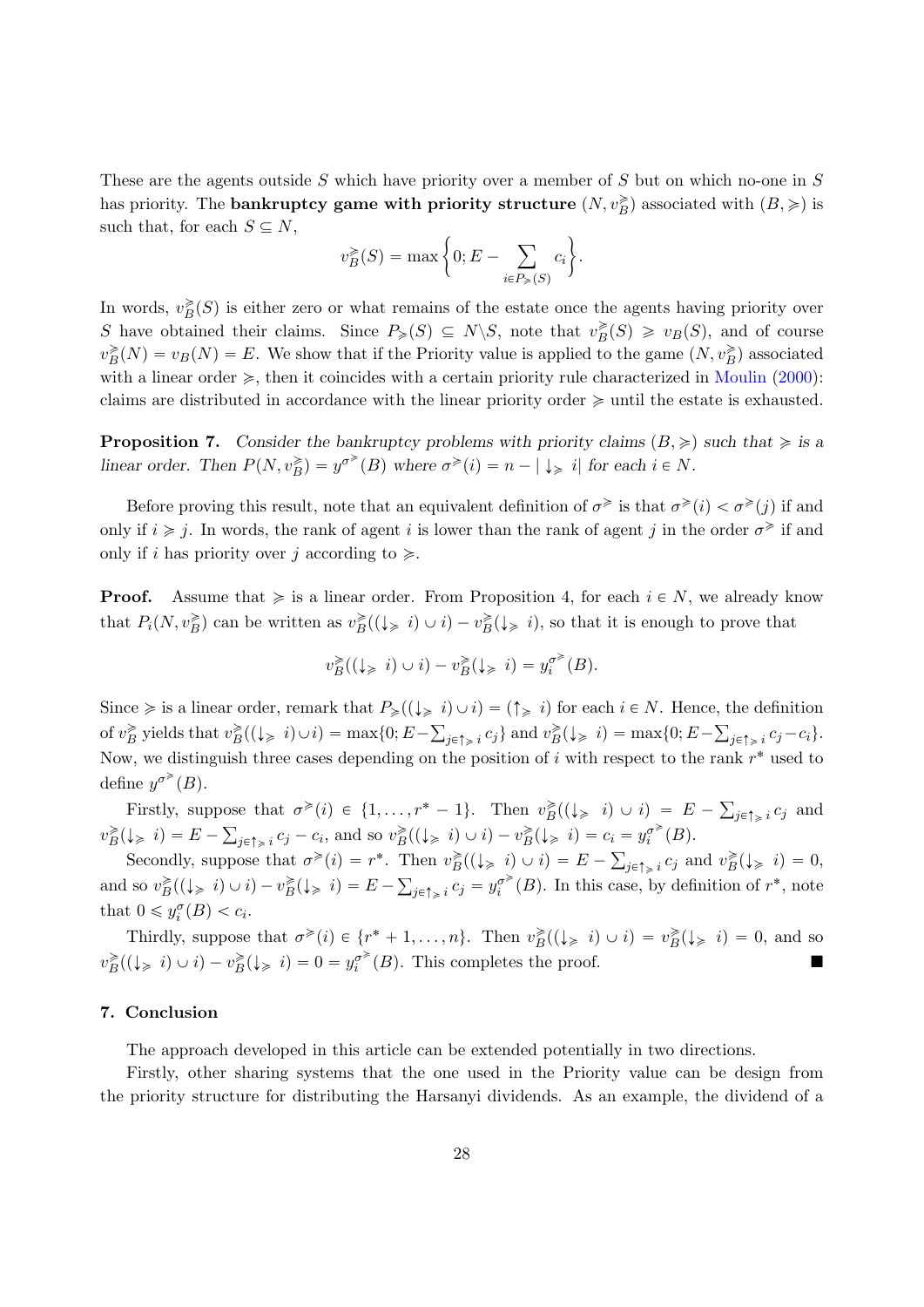coalition S can be shared in proportion to the number of agents over which each member of S has priority in S, including it. That is, for each  $(N, v, \geqslant)$  and each  $i \in N$ ,

$$
f_i(N, v, \geqslant) = \sum_{S \subseteq N: S \ni i} \frac{|(\downarrow_{\geqslant S} i) \cup i|}{\sum_{j \in S} |(\downarrow_{\geqslant S} j) \cup j|} \Delta_v(S).
$$

Secondly, the absence of constraint imposed on both the formation and the evaluation of coalition can be replicated to the class of TU-games enriched by a graph as proposed by Myerson (1977). In that context, the Harsanyi dividend of each coalition S would be distributed to its members by using a sharing system determined from the subgraph induced by S. Such a system can rely on the number of neighbors in the subgraph induced by S or any popular centrality measure applied to this subgraph (see Bloch et al., 2017, for instance).

These lines of research are left for future works.

#### References

- Algaba, E., Fragnelli, V., Sanchez-Soriano, J. (Eds.), 2019. Handbook of the Shapley Value. CRC Press Inc, Chapman & Hall/CRC Series in Operations Research.
- Algaba, E., van den Brink, R., Dietz, C., 2017. Power measures and solutions for games under precedence constraints. Journal of Optimization Theory and Applications 172, 1008–1022.
- Aumann, R. J., Dreze, J. H., 1974. Cooperative games with coalition structures. International Journal of Game Theory 3, 217–237.
- B´eal, S., Navarro, F., 2020. Necessary versus equal players in axiomatic studies, working paper CRESE no 2020-01.
- Besner, M., 2019. Parallel axiomatizations of weighted and multiweighted Shapley values, random order values, and the Harsanyi set, forthcoming in Social Choice and Welfare.
- Bloch, F., Jackson, M. O., Tebaldi, P., 2017. Centrality measures in networks, arXiv:1608.05845.
- Brisset, K., Cochard, F., Maréchal, F., 2015. Is the newcomer more aggressive when the incumbent is granted a right-of-first-refusal in a procurement auction? experimental evidence. Theory and Decision 78, 639–665.
- Bu, N., 2014. Characterizations of the sequential priority rules in the assignment of object types. Social Choice and Welfare 43, 635–645.
- Chun, Y., 2016. Fair Queueing. Springer.
- Derks, J., Haller, H. H., 1999. Null players out? Linear values for games with variable supports. International Game Theory Review 1, 301–314.
- Derks, J., Haller, H. H., Peters, H., 2000. The selectope for cooperative TU-games. International Journal of Game Theory 29, 23–38.
- Faigle, U., Kern, W., 1992. The Shapley value for cooperative games under precedence constraints. International Journal of Game Theory 21, 249–266.
- Flores-Szwagrzak, K., García-Segarra, J., Ginés-Vilar, M., 2019. Priority and proportionality in bankruptcy, forthcoming in Social Choice and Welfare.
- Ghanbaria, S., Othman, M., 2012. A priority based job scheduling algorithm in cloud computing. Procedia Engineering 50, 778–785.
- Gilles, R., Owen, G., van den Brink, R., 1992. Games with permission structures: The conjunctive approach. International Journal of Game Theory 20, 277–293.
- Hammer, P. L., Peled, U. N., Sorensen, S., 1977. Pseudo-boolean functions and game theory. I. Core elements and Shapley value. Cahiers du CERO 19, 159–176.
- Harsanyi, J. C., 1959. A bargaining model for cooperative n-person games. In: Tucker, A. W., Luce, R. D. (Eds.), Contribution to the Theory of Games vol. IV, Annals of Mathematics Studies 40. Princeton University Press, Princteon, pp. 325–355.